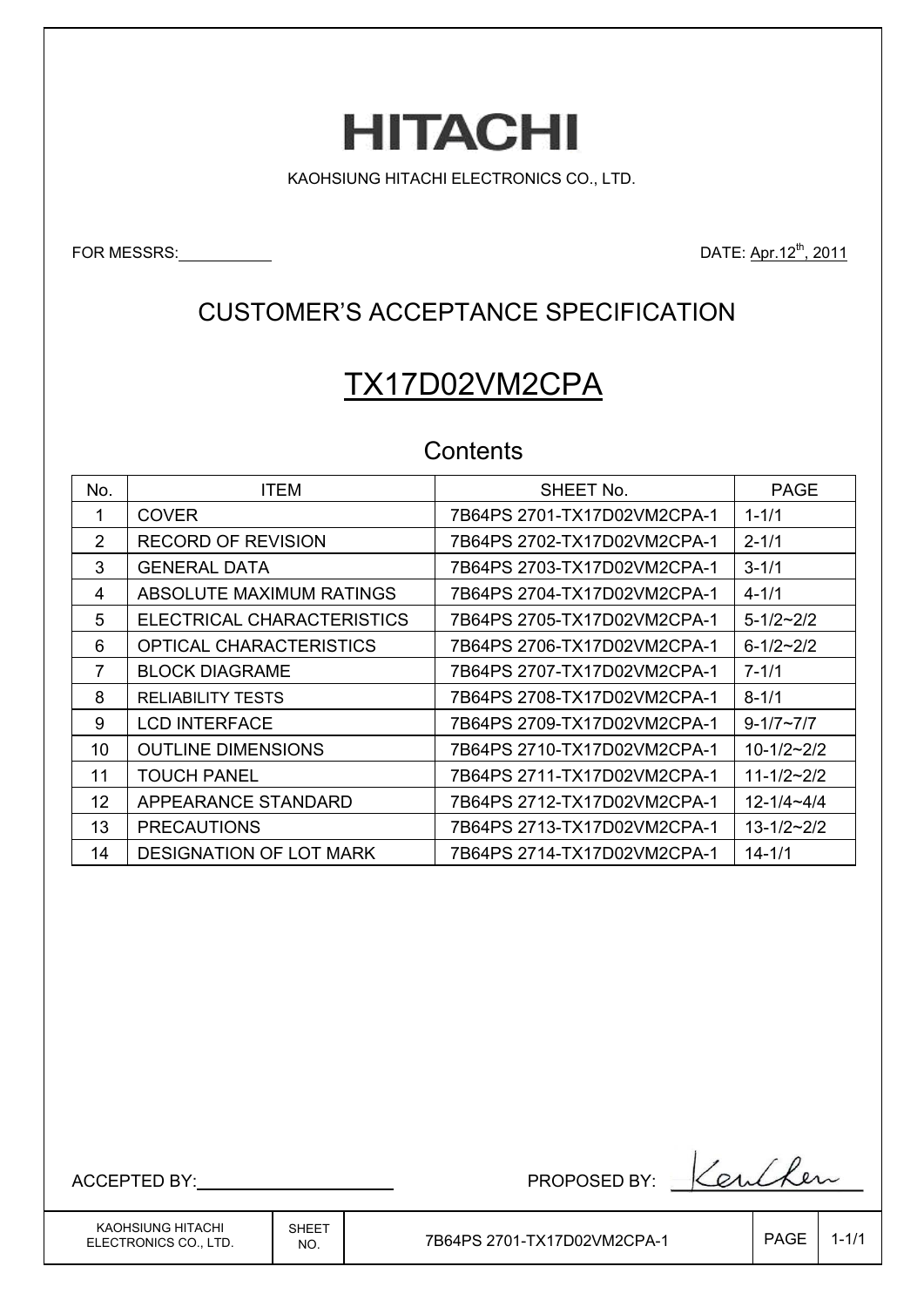|             |                                            |                     | 2. RECORD OF REVISION       |      |           |
|-------------|--------------------------------------------|---------------------|-----------------------------|------|-----------|
| <b>DATE</b> | SHEET No.                                  |                     | <b>SUMMARY</b>              |      |           |
|             |                                            |                     |                             |      |           |
|             |                                            |                     |                             |      |           |
|             |                                            |                     |                             |      |           |
|             |                                            |                     |                             |      |           |
|             |                                            |                     |                             |      |           |
|             |                                            |                     |                             |      |           |
|             |                                            |                     |                             |      |           |
|             |                                            |                     |                             |      |           |
|             |                                            |                     |                             |      |           |
|             |                                            |                     |                             |      |           |
|             |                                            |                     |                             |      |           |
|             |                                            |                     |                             |      |           |
|             |                                            |                     |                             |      |           |
|             |                                            |                     |                             |      |           |
|             |                                            |                     |                             |      |           |
|             |                                            |                     |                             |      |           |
|             |                                            |                     |                             |      |           |
|             |                                            |                     |                             |      |           |
|             |                                            |                     |                             |      |           |
|             |                                            |                     |                             |      |           |
|             |                                            |                     |                             |      |           |
|             |                                            |                     |                             |      |           |
|             |                                            |                     |                             |      |           |
|             |                                            |                     |                             |      |           |
|             |                                            |                     |                             |      |           |
|             |                                            |                     |                             |      |           |
|             |                                            |                     |                             |      |           |
|             |                                            |                     |                             |      |           |
|             |                                            |                     |                             |      |           |
|             |                                            |                     |                             |      |           |
|             |                                            |                     |                             |      |           |
|             |                                            |                     |                             |      |           |
|             |                                            |                     |                             |      |           |
|             |                                            |                     |                             |      |           |
|             |                                            |                     |                             |      |           |
|             |                                            |                     |                             |      |           |
|             |                                            |                     |                             |      |           |
|             |                                            |                     |                             |      |           |
|             |                                            |                     |                             |      |           |
|             |                                            |                     |                             |      |           |
|             |                                            |                     |                             |      |           |
|             | KAOHSIUNG HITACHI<br>ELECTRONICS CO., LTD. | <b>SHEET</b><br>NO. | 7B64PS 2702-TX17D02VM2CPA-1 | PAGE | $2 - 1/1$ |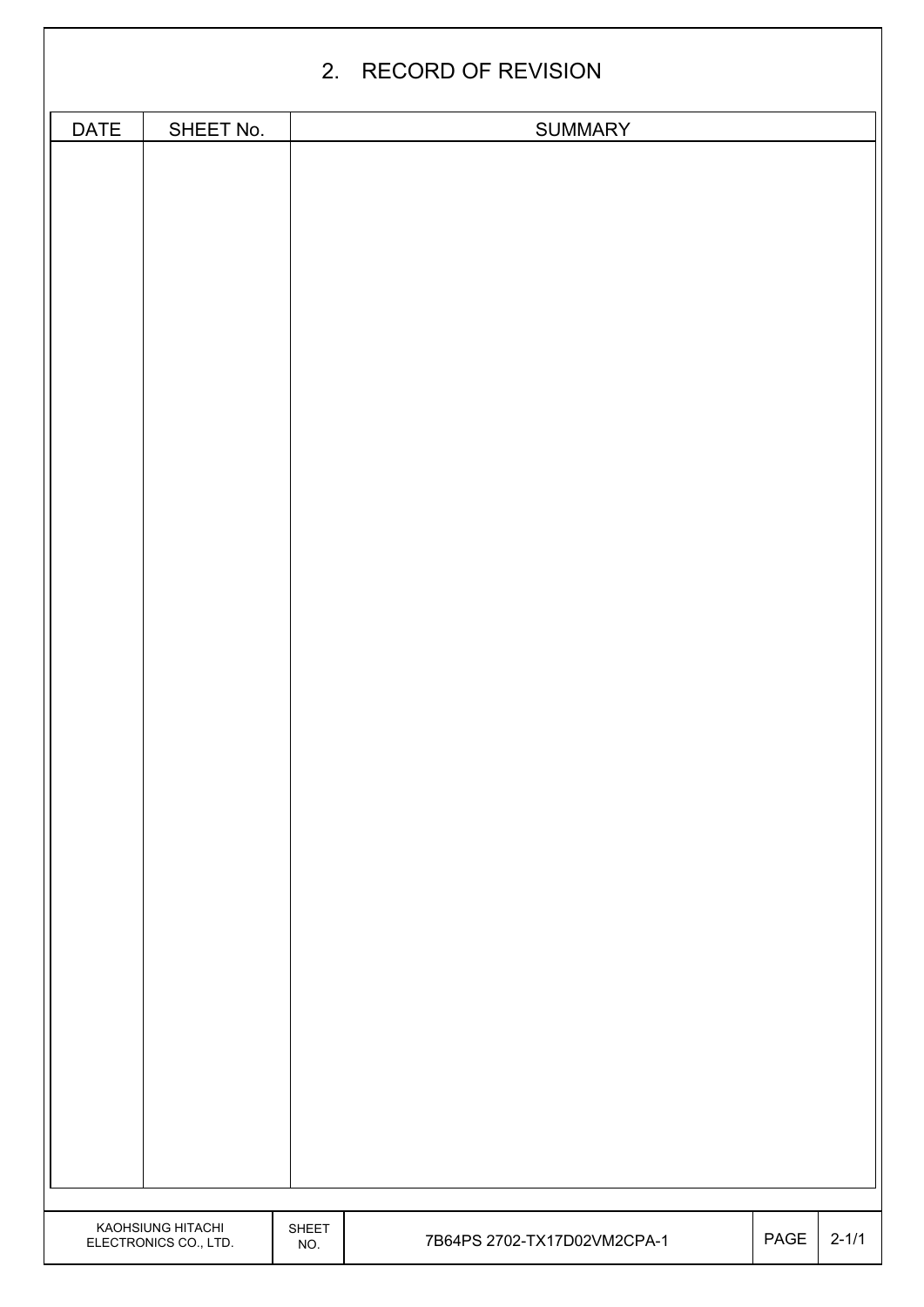# 3. GENERAL DATA

## 3.1 DISPLAY FEATURES

This module is a 6.5" VGA of 4:3 format amorphous silicon TFT. The pixel format is vertical stripe and sub pixels are arranged as R (red), G (green), B (blue) sequentially. This display is RoHS compliant, COG (chip on glass) technology and LED backlight are applied on this display.

| Part Name                      | TX17D02VM2CPA                                                                                            |
|--------------------------------|----------------------------------------------------------------------------------------------------------|
| <b>Module Dimensions</b>       | 153.0(W) mm x 118.0(H) mm x 10.2(D) mm typ.                                                              |
| <b>LCD Active Area</b>         | 132.48(W) mm x 99.36(H) mm                                                                               |
| <b>Pixel Pitch</b>             | $0.207(W)$ mm x $0.207(H)$ mm                                                                            |
| Resolution                     | 640 x 3(RGB)(W) x 480(H) dots                                                                            |
| <b>Color Pixel Arrangement</b> | R, G, B Vertical stripe                                                                                  |
| LCD Type                       | Transmissive Color TFT; Normally White                                                                   |
| Display Type                   | <b>Active Matrix</b>                                                                                     |
| Number of Colors               | 262k Colors                                                                                              |
| <b>Backlight</b>               | LED (Lifetime: 70 Khr)                                                                                   |
| Weight                         | 240g typ.                                                                                                |
| Interface                      | LVDS; 20 pins                                                                                            |
| Power Supply Voltage           | 3.3V for LCD; 12V for Backlight                                                                          |
| Power Consumption              | 0.48W for LCD; 4.08W for backlight                                                                       |
| <b>Viewing Direction</b>       | 12 O'clock (without image inversion and least brightness change)<br>6 O'clock (contrast peak located at) |
| Touch Panel                    | Resistive type; Film on Glass; 4-wire type; Antiglare surface                                            |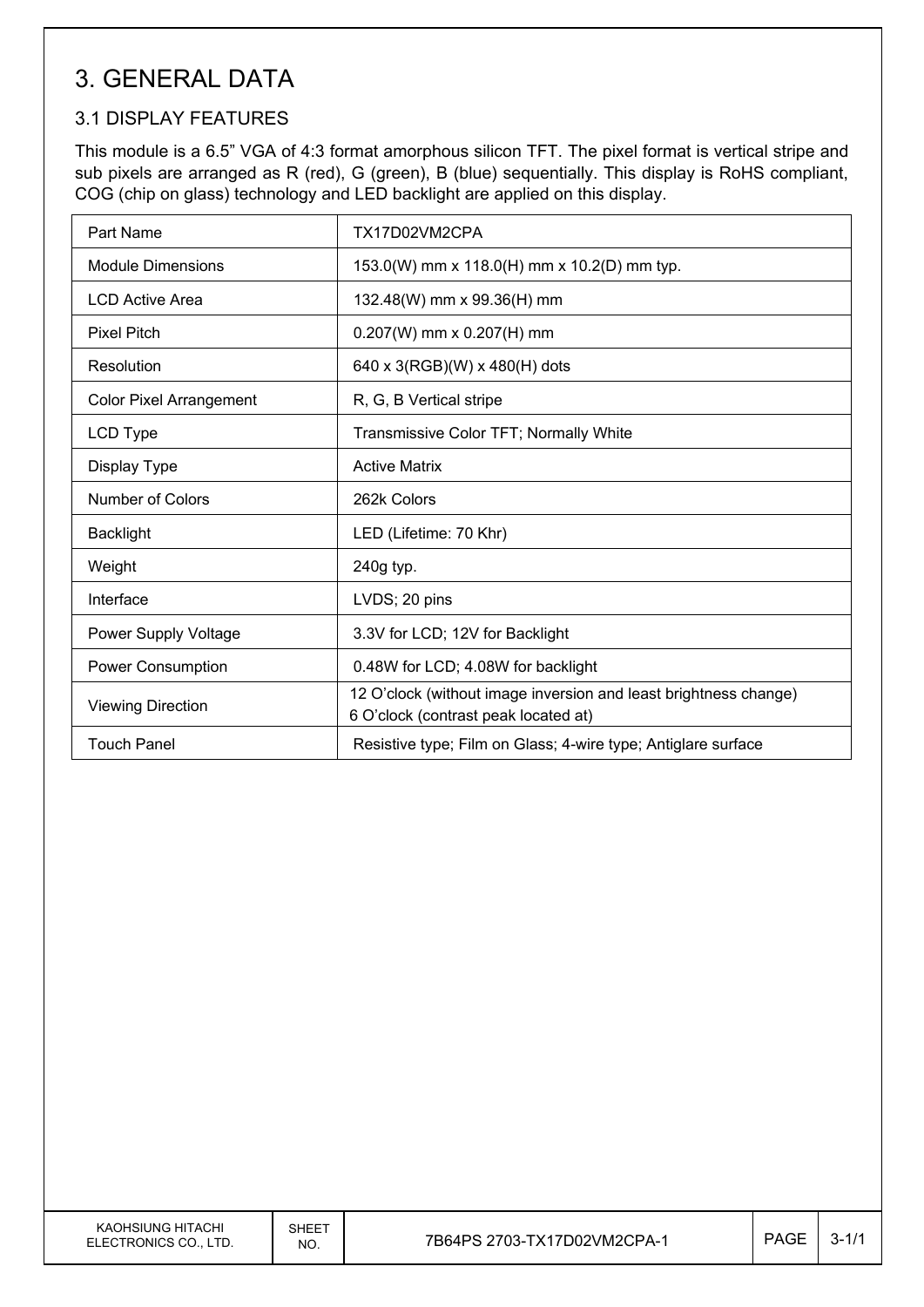# 4. ABSOLUTE MAXIMUM RATINGS

 $\overline{\phantom{a}}$ 

| Item                           | Symbol | Min.                     | Max.      | <b>Jnit</b>  | Remarks                  |
|--------------------------------|--------|--------------------------|-----------|--------------|--------------------------|
| <b>Supply Voltage</b>          | VDD    | $-0.3$                   | 5.0       |              | $\overline{\phantom{a}}$ |
| Input Voltage of Logic         | VI     | $-0.2$                   | $VDD+0.3$ |              | Note 1                   |
| <b>Operating Temperature</b>   | Top    | $-20$                    | 70        | $^{\circ}$ C | Note 2                   |
| Storage Temperature            | Tst    | -30                      | 80        | $^{\circ}C$  | Note 2                   |
| <b>Backlight Input Voltage</b> | VLED   | $\overline{\phantom{a}}$ | 15        |              |                          |

Note 1: The rating is defined for the signal voltages of the interface such as CLK and pixel data pairs.

- Note 2: The maximum rating is defined as above based on the temperature on the panel surface, which might be different from ambient temperature after assembling the panel into the application. Moreover, some temperature-related phenomenon as below needed to be noticed:
	- Background color, contrast and response time would be different in temperatures other than  $25^{\circ}$ C.

- Operating under high temperature will shorten LED lifetime.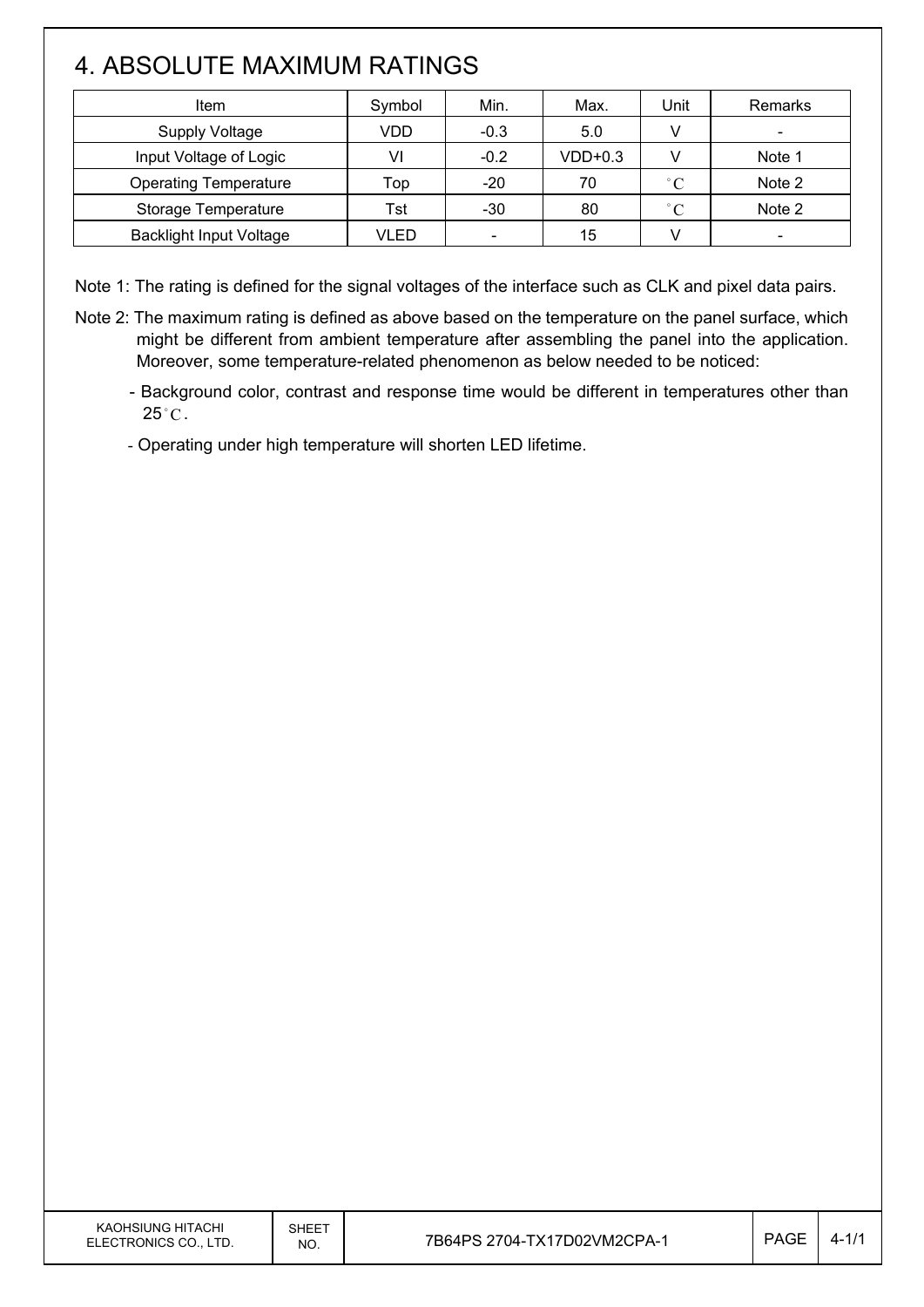# 5. ELECTRICAL CHARACTERISTICS

### 5.1 LCD CHARACTERISTICS

 $T_a = 25$  °C, VSS = 0V

| Item                                          | Symbol     | Condition                | Min.   | Typ. | Max.   | Unit       | Remarks    |
|-----------------------------------------------|------------|--------------------------|--------|------|--------|------------|------------|
| Power Supply Voltage                          | VDD        | $\overline{\phantom{a}}$ | 3.0    | 3.3  | 3.6    | V          |            |
| Differential Input                            |            | <b>VIH</b>               |        |      | $+100$ |            |            |
| Voltage for LVDS<br><b>Receiver Threshold</b> | VI         | VIL                      | $-100$ |      |        | mV         | Note 1     |
| Power Supply Current                          | <b>IDD</b> | VDD-VSS<br>$=3.3V$       |        | 145  | 174    | mA         | Note $2,3$ |
| <b>Vsync Frequency</b>                        | Jν         | $\overline{\phantom{a}}$ |        | 60   | 66     | Hz         |            |
| <b>Hsync Frequency</b>                        | H          | $\overline{\phantom{a}}$ | 29.72  | 31.5 | 34.2   | <b>KHz</b> | Note 4     |
| <b>DCLK Frequency</b>                         | CLK        |                          | 22.29  | 25.2 | 34.2   | MHz        |            |

Note 1: VCM=+1.2V

VCM is common mode voltage of LVDS transmitter/receiver.

The input terminal of LVDS transmitter is terminated with 100 $\Omega$ .



Note 2: An all black check pattern is used when measuring IDD,  $f_v$  is set to 60Hz.



Note 3: 1.0A fuse is applied in the module for IDD. For display activation and protection purpose, power supply is recommended larger than 2.5A to start the display and break fuse once any short circuit occurred.

Note 4: For LVDS transmitter input.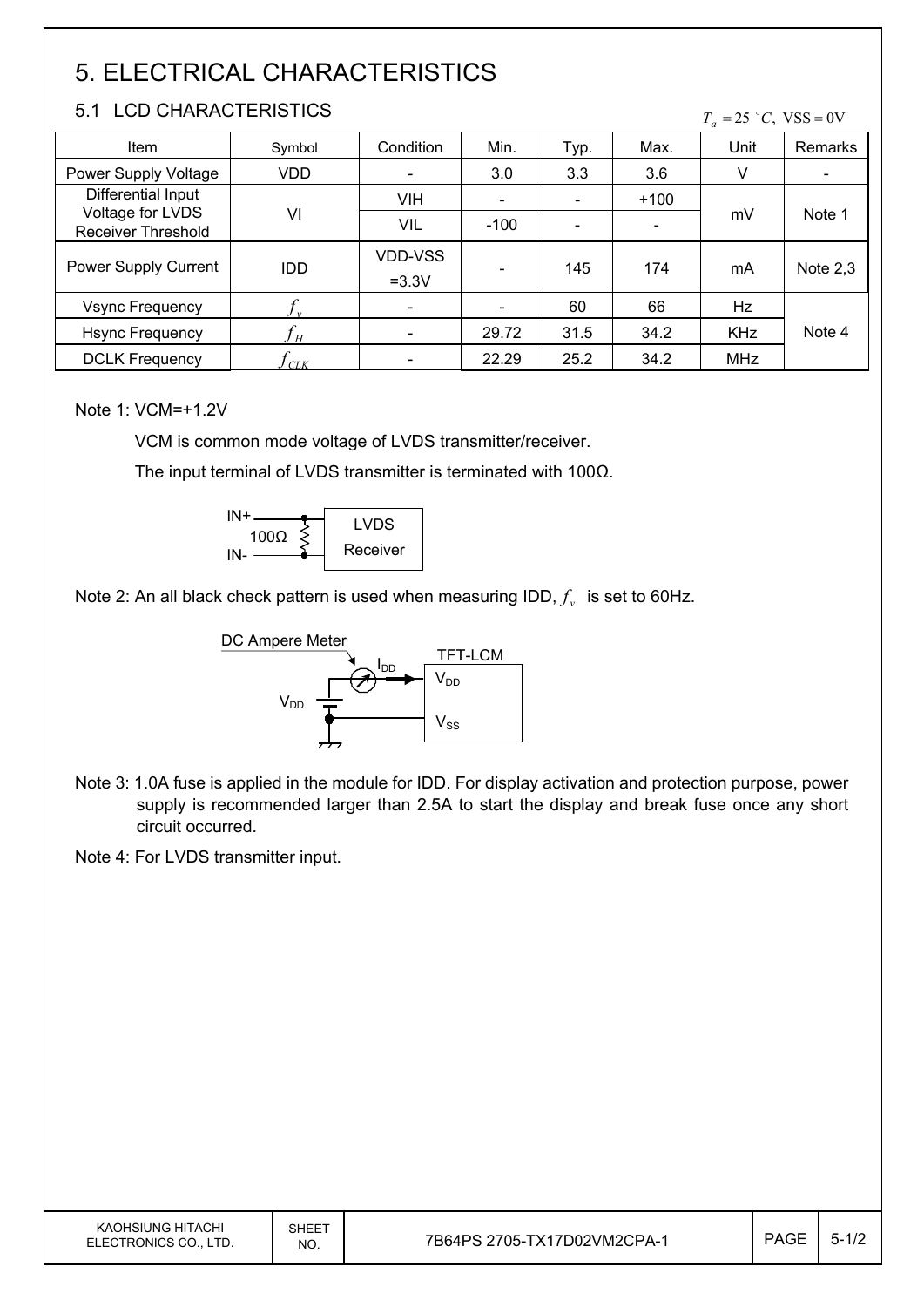### 5.2 BACKLIGHT CHARACTERISTICS

| Item                                        | Symbol                   | Condition                | Min.                     | Typ. | Max. | Unit | Remarks |
|---------------------------------------------|--------------------------|--------------------------|--------------------------|------|------|------|---------|
| LED Input Voltage                           | VLED                     | $\overline{\phantom{a}}$ | 11.7                     | 12   | 12.3 |      | Note1   |
| <b>LED Forward Current</b><br>(Dim Control) | ILED                     | 0V; 0% duty              | 320                      | 340  | 360  | mA   | Note 2  |
|                                             |                          | 3.3VDC; 100% duty        | 24                       | 30   | 36   |      |         |
| LED lifetime                                | $\overline{\phantom{0}}$ | 340 mA                   | $\overline{\phantom{a}}$ | 70K  |      | hrs  | Note 3  |

- Note 1: As Fig. 5.1 shown, LED current is constant, 340 mA, controlled by the LED driver when applying 12V VLED.
- Note 2: Dimming function can be obtained by applying DC voltage or PWM signal from the display interface CN1. The recommended PWM signal is  $1K \sim 10K$  Hz with 3.3V amplitude.
- Note 3: The estimated lifetime is specified as the time to reduce 50% brightness by applying 340 mA at  $25^{\circ}$ C.



Fig 5.1

| KAOHSIUNG HITACHI<br>ELECTRONICS CO.<br>LTD. | SHEET<br>NO. | 7B64PS 2705-TX17D02VM2CPA-1 | PAGE | $\sim$<br>$7 - 2/2$ |
|----------------------------------------------|--------------|-----------------------------|------|---------------------|
|----------------------------------------------|--------------|-----------------------------|------|---------------------|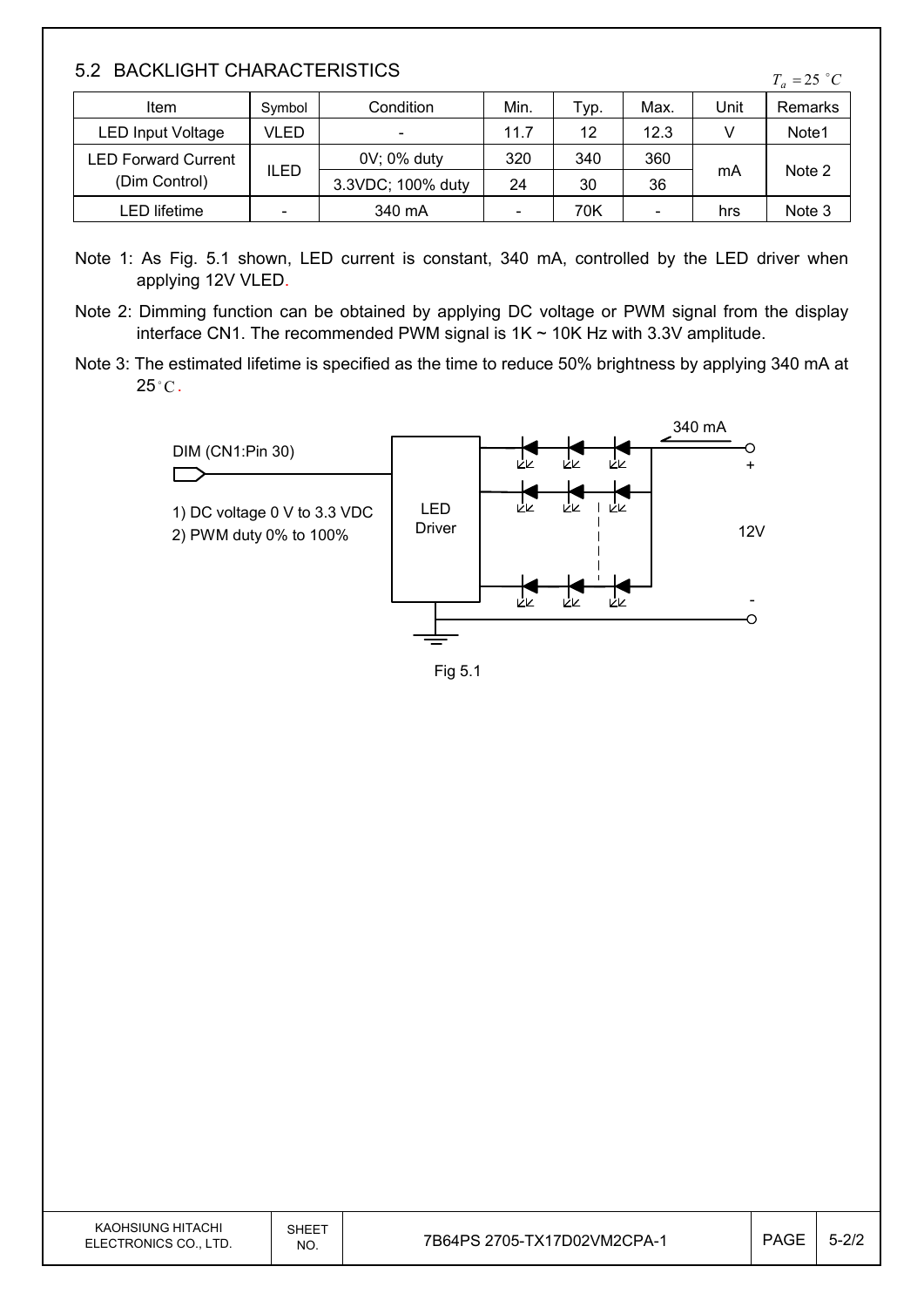# 6. OPTICAL CHARACTERISTICS

The optical characteristics are measured based on the conditions as below:

- Supplying the signals and voltages defined in the section of electrical characteristics.
- The backlight unit needs to be turned on for 30 minutes.
- The ambient temperature is 25 °C.
- In the dark room around 500~1000 lx, the equipment has been set for the measurements as shown in Fig 6.1.

|                                     |                      |             |                                          |      |                |                | $T_a = 25 °C, f_v = 60 Hz, VDD = 3.3 V$ |         |
|-------------------------------------|----------------------|-------------|------------------------------------------|------|----------------|----------------|-----------------------------------------|---------|
| Item                                |                      | Symbol      | Condition                                | Min. | Typ.           | Max.           | Unit                                    | Remarks |
| <b>Brightness of White</b>          |                      |             |                                          | 380  | 480            |                | $\text{cd/m}^2$                         | Note 1  |
| <b>Brightness Uniformity</b>        |                      | -           | $\phi = 0^{\circ}, \theta = 0^{\circ}$ , | 70   | $\blacksquare$ |                | $\%$                                    | Note 2  |
| <b>Contrast Ratio</b>               |                      | CR          | ILED=340 mA                              | 300  | 600            | $\blacksquare$ | $\overline{\phantom{a}}$                | Note 3  |
| Response Time<br>(Rising + Falling) |                      | $T_r + T_f$ | $\phi = 0^{\circ}, \theta = 0^{\circ}$   |      | 30             |                | ms                                      | Note 4  |
| NTSC Ratio                          |                      |             | $\phi = 0^{\circ}, \theta = 0^{\circ}$   |      | 50             |                | $\%$                                    |         |
|                                     |                      | $\theta$ x  | $\phi = 0^\circ$ , CR $\geq 10$          | 70   | 80             |                |                                         |         |
|                                     |                      | $\theta x'$ | $\phi = 180^{\circ}$ , CR $\geq 10$      | 70   | 80             |                |                                         |         |
|                                     | <b>Viewing Angle</b> |             | $\phi = 90^{\circ}$ , CR $\geq 10$       | 50   | 60             |                | Degree                                  | Note 5  |
|                                     |                      |             | $\phi = 270^\circ$ , CR $\geq 10$        | 70   | 80             |                |                                         |         |
|                                     |                      | X           |                                          | 0.52 | 0.57           | 0.62           |                                         |         |
|                                     | Red                  | Y           |                                          | 0.30 | 0.35           | 0.40           |                                         |         |
|                                     |                      | X           |                                          | 0.29 | 0.34           | 0.39           |                                         |         |
| Color                               | Green                | Y           |                                          | 0.50 | 0.55           | 0.60           |                                         | Note 6  |
| Chromaticity                        |                      | X           | $\phi = 0^{\circ}, \theta = 0^{\circ}$   | 0.09 | 0.14           | 0.19           |                                         |         |
|                                     | <b>Blue</b>          | Y           |                                          | 0.06 | 0.11           | 0.16           |                                         |         |
|                                     | White                | X           |                                          | 0.25 | 0.30           | 0.35           |                                         |         |
|                                     |                      | Y           |                                          | 0.26 | 0.31           | 0.36           |                                         |         |

Note 1: The brightness is measured from center point of the panel, P5 in Fig. 6.2, for the typical value. Note 2: The brightness uniformity is calculated by the equation as below:

> Brightness uniformity =  $\frac{\text{Min.}_{\text{Br}}}{\text{Min.}_{\text{B}}}\times 100\%$ Max. Brightness

, which is based on the brightness values of the 9 points measured by BM-5 as shown in Fig. 6.2.

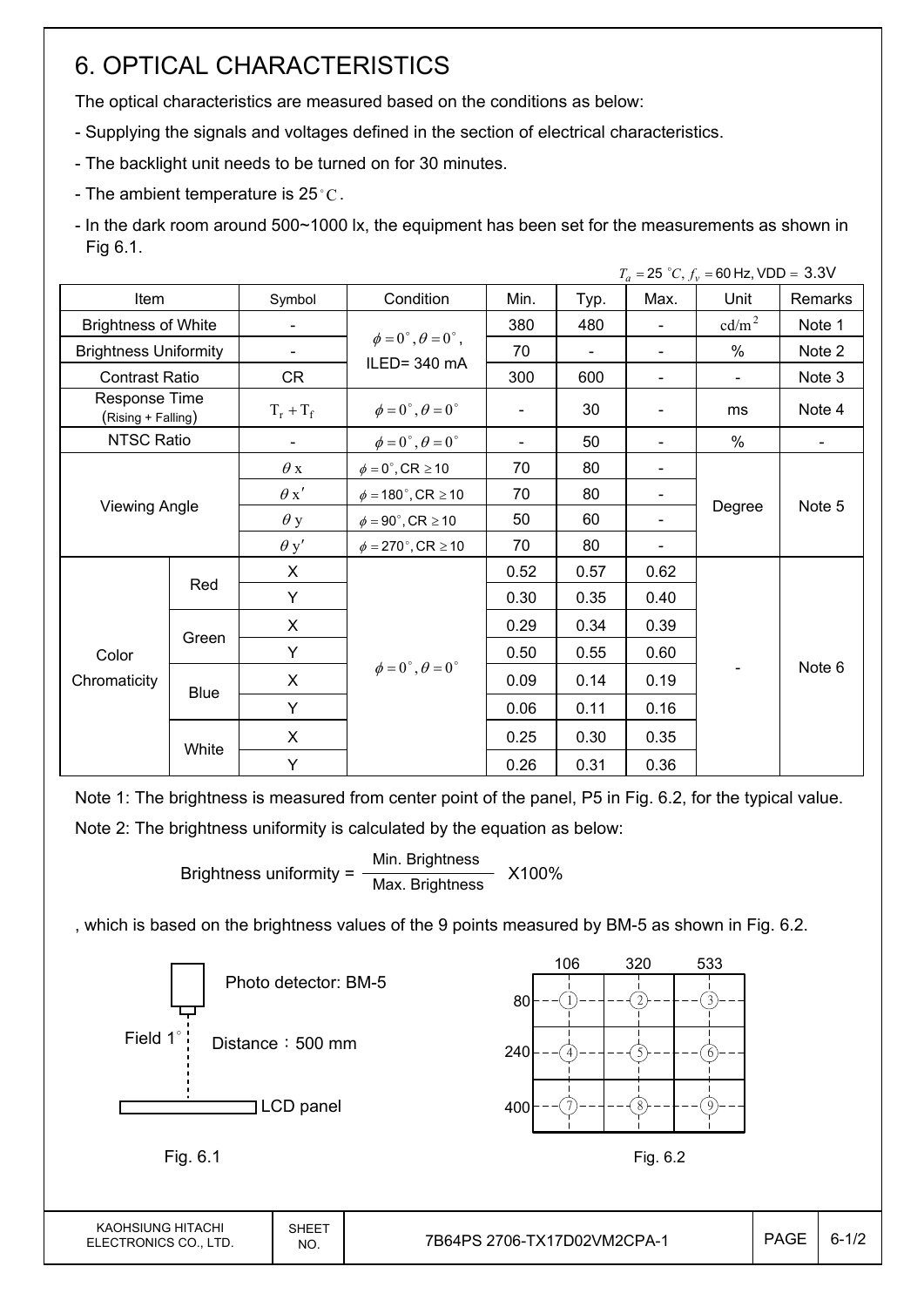Note 3: The Contrast ratio is measured from the center point of the panel, P5, and defined as the following equation:

 $CR =$  Brightness of White Brightness of Black

Note 4: The definition of response time is shown in Fig. 6.3. The rising time is the period from 90% brightness to 10% brightness when the data is from white to black. Oppositely, falling time is the period from 10% brightness rising to 90% brightness.



Note 5: The definition of viewing angle is shown in Fig. 6.4. Angle  $\phi$  is used to represent viewing directions, for instance,  $\phi = 270^\circ$  means 6 o'clock, and  $\phi = 0^\circ$  means 3 o'clock. Moreover, angle  $\theta$  is used to represent viewing angles from axis Z toward plane XY.

 The viewing direction of this display is 12 o'clock, which means that a photograph with gray scale would not be reversed in color and the brightness change would be less from this direction. However, the best contrast peak would be located at 6 o'clock.



Note 6: The color chromaticity is measured from the center point of the panel, P5, as shown in Fig. 6.2.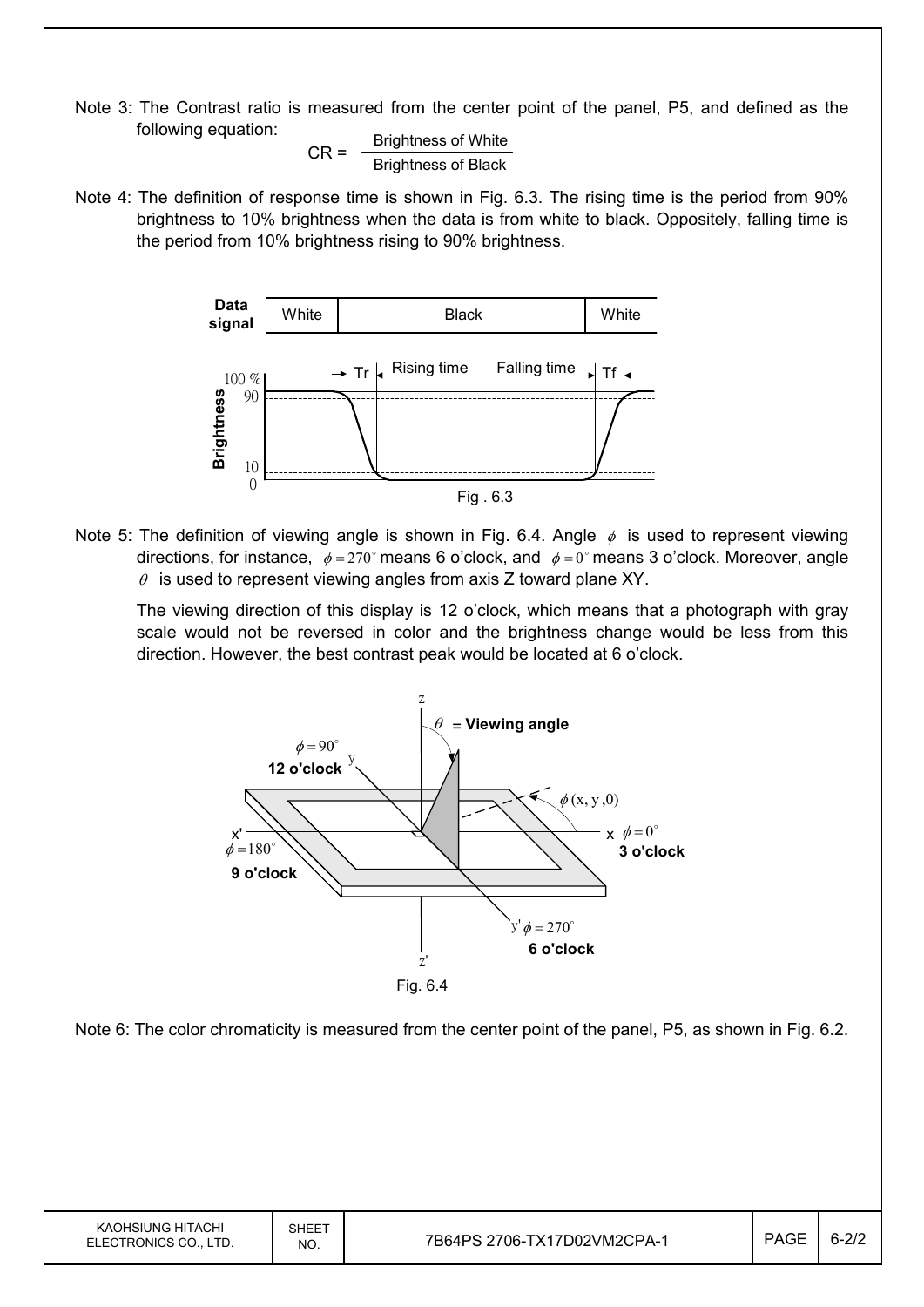# 7. BLOCK DIAGRAM



Note: Signals are CLK, and pixel data pairs.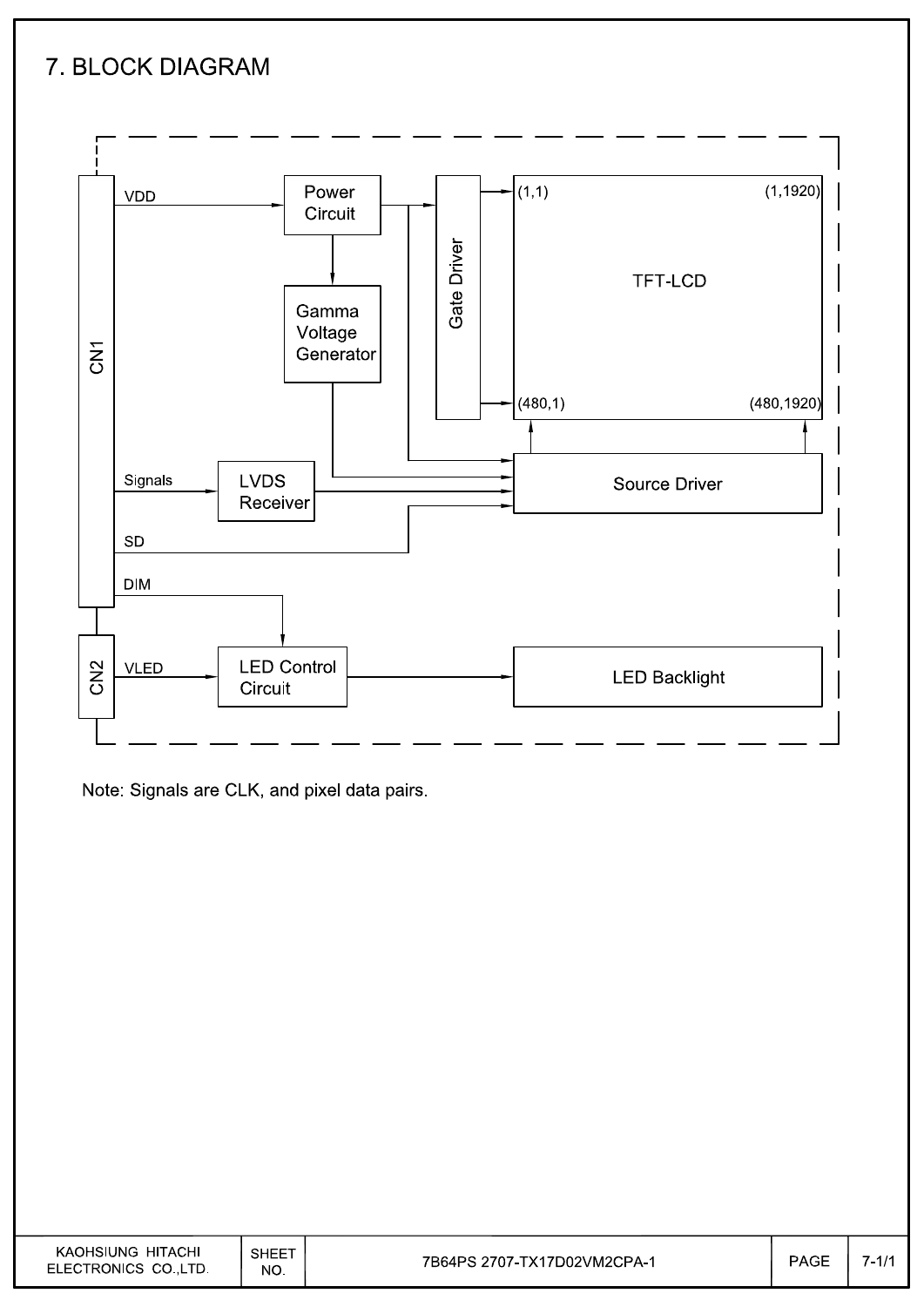# 8. RELIABILITY TESTS

| <b>Test Item</b>               | Condition                                                                                                                            |                                                |  |  |
|--------------------------------|--------------------------------------------------------------------------------------------------------------------------------------|------------------------------------------------|--|--|
| <b>High Temperature</b>        | 1) Operating<br>2) 70 $^{\circ}$ C                                                                                                   | 240 hrs                                        |  |  |
| Low Temperature                | 1) Operating<br>2) -20 $^{\circ}$ C                                                                                                  |                                                |  |  |
| <b>High Temperature</b>        | 1) Storage<br>2) $80^{\circ}$ C                                                                                                      |                                                |  |  |
| Low Temperature                | 1) Storage<br>2) -30 $^{\circ}$ C                                                                                                    | 240 hrs                                        |  |  |
| <b>Heat Cycle</b>              | 1) Operating<br>2) $-20$ °C $-70$ °C<br>3) 3hrs~1hr~3hrs                                                                             | 240 hrs                                        |  |  |
| <b>Thermal Shock</b>           | 1) Non-Operating<br>2) -35 $^{\circ}$ C $\leftrightarrow$ 85 $^{\circ}$ C<br>3) 0.5 hr ↔ 0.5 hr                                      | 240 hrs                                        |  |  |
| High Temperature &<br>Humidity | 1) Operating<br>2) 40°C & 85%RH<br>3) Without condensation<br>4) Note 4                                                              | 240 hrs                                        |  |  |
| Vibration                      | 1) Non-Operating<br>2) 20~200 Hz<br>3) 2G<br>4) X, Y, and Z directions                                                               | 1 hr for each direction                        |  |  |
| <b>Mechanical Shock</b>        | 1) Non-Operating<br>2) 10 ms<br>3) 50G<br>4) $\pm X$ , $\pm Y$ and $\pm Z$ directions                                                | Once for each direction                        |  |  |
| <b>ESD</b>                     | 1) Operating<br>2) Tip: 200 pF, 250 $\Omega$<br>3) Air discharge for glass: $\pm$ 8KV<br>4) Contact discharge for metal frame: ± 8KV | 1) Glass: 9 points<br>2) Metal frame: 8 points |  |  |

Note 1: Display functionalities are inspected under the conditions defined in the specification after the reliability tests.

Note 2: The display is not guaranteed for use in corrosive gas environments.

- Note 3: All pins of LCD interface (CN1) have been tested by  $\pm 100V$  contact discharge of ESD under non-operating condition.
- Note 4: Under the condition of high temperature & humidity, if the temperature is higher than 40°C, the humidity needs to be reduced as Fig. 8.1 shown.

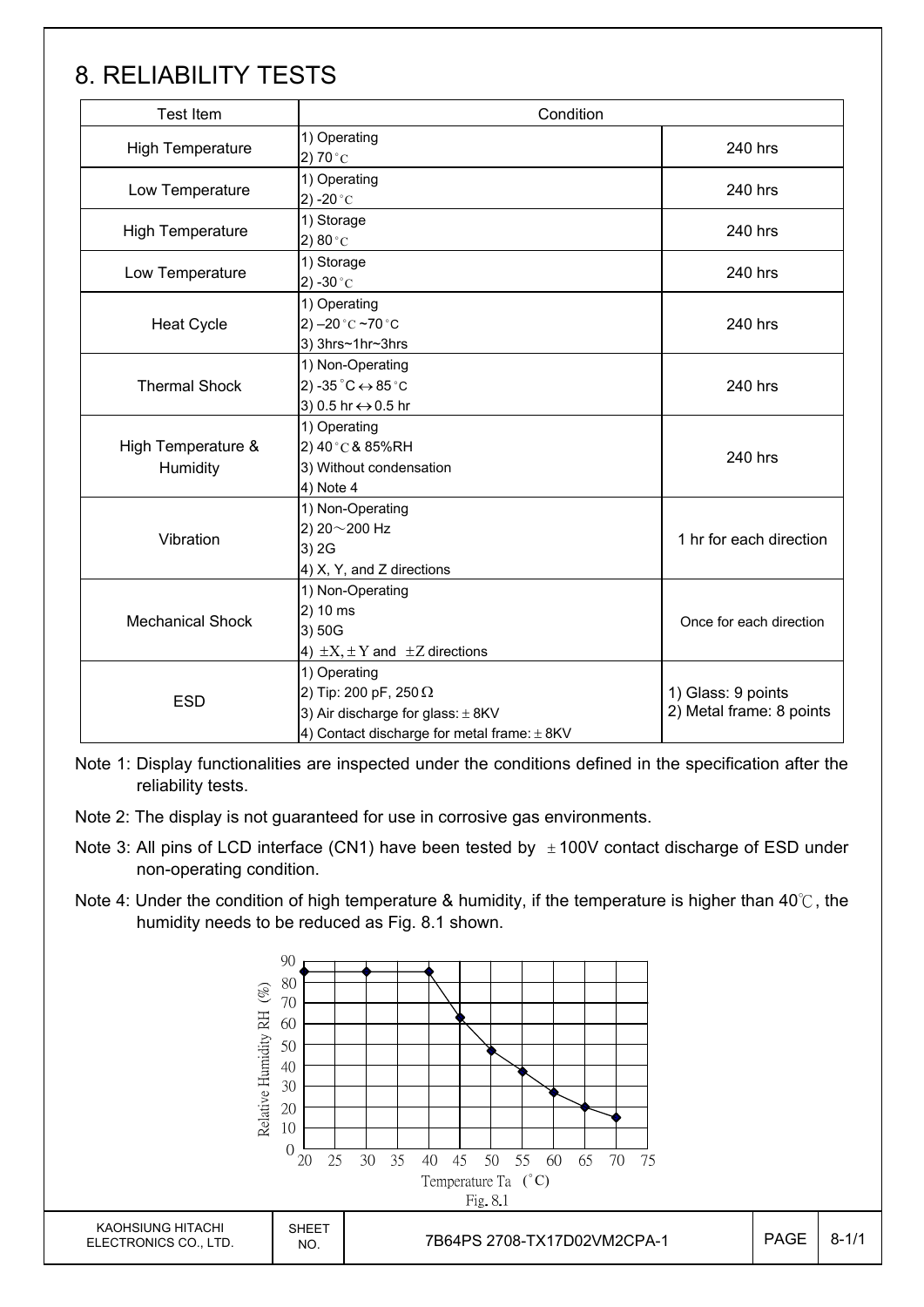# 9. LCD INTERFACE

## 9.1 INTERFACE PIN CONNECTIONS

The display interface connector (CN1) is FI-SEB20P-HF13E-E1500 made by JAE and pin assignment is as below:

| <b>VDD</b><br>1<br>Power Supply for Logic<br>$\overline{2}$<br><b>VDD</b><br>3<br><b>VSS</b><br><b>GND</b><br>$\overline{\mathbf{4}}$<br><b>VSS</b><br>5<br>INO-<br>R0~R5, G0<br>6<br>$INO+$<br>$\overline{7}$<br><b>VSS</b><br><b>GND</b><br>8<br>$IN1-$<br>G1~G5, B0~B1<br>9<br>$IN1+$<br>10 <sup>1</sup><br><b>VSS</b><br><b>GND</b> |  |  |  |
|-----------------------------------------------------------------------------------------------------------------------------------------------------------------------------------------------------------------------------------------------------------------------------------------------------------------------------------------|--|--|--|
|                                                                                                                                                                                                                                                                                                                                         |  |  |  |
|                                                                                                                                                                                                                                                                                                                                         |  |  |  |
|                                                                                                                                                                                                                                                                                                                                         |  |  |  |
|                                                                                                                                                                                                                                                                                                                                         |  |  |  |
|                                                                                                                                                                                                                                                                                                                                         |  |  |  |
|                                                                                                                                                                                                                                                                                                                                         |  |  |  |
|                                                                                                                                                                                                                                                                                                                                         |  |  |  |
|                                                                                                                                                                                                                                                                                                                                         |  |  |  |
|                                                                                                                                                                                                                                                                                                                                         |  |  |  |
|                                                                                                                                                                                                                                                                                                                                         |  |  |  |
| 11<br>$IN2-$<br>B2~B5, DE                                                                                                                                                                                                                                                                                                               |  |  |  |
| 12 <sub>2</sub><br>$IN2+$                                                                                                                                                                                                                                                                                                               |  |  |  |
| 13<br><b>VSS</b><br><b>GND</b>                                                                                                                                                                                                                                                                                                          |  |  |  |
| CLK IN-<br>14<br><b>Pixel Clock</b>                                                                                                                                                                                                                                                                                                     |  |  |  |
| 15<br>CLK IN+                                                                                                                                                                                                                                                                                                                           |  |  |  |
| 16<br><b>VSS</b><br><b>GND</b>                                                                                                                                                                                                                                                                                                          |  |  |  |
| 17<br><b>NC</b><br>No Connection                                                                                                                                                                                                                                                                                                        |  |  |  |
| <b>NC</b><br>18                                                                                                                                                                                                                                                                                                                         |  |  |  |
| Normal Scan: Low or Open<br>19<br>SD                                                                                                                                                                                                                                                                                                    |  |  |  |
| Reverse Scan: High                                                                                                                                                                                                                                                                                                                      |  |  |  |
| Normal Brightness: 0V or 0% PWM Duty<br>20<br><b>DIM</b><br>Brightness Control: 0V to 3.3 VDC or 0% to 100% PWM Duty                                                                                                                                                                                                                    |  |  |  |

Note 1: IN n- and IN n+ (n=0, 1, 2), CLK IN- and CLK IN+ should be wired by twist-pairs or side-by-side

FPC patterns, respectively.

The backlight connector (CN2) is SM02(8.0)B-BHS-1-TB (LF)(SN) made by JST, and pin assignment is as below:

| Pin No. | Symbol     | Signal |
|---------|------------|--------|
|         | VLED       | 12VDC  |
| ∽<br>-  | <b>GND</b> | Ground |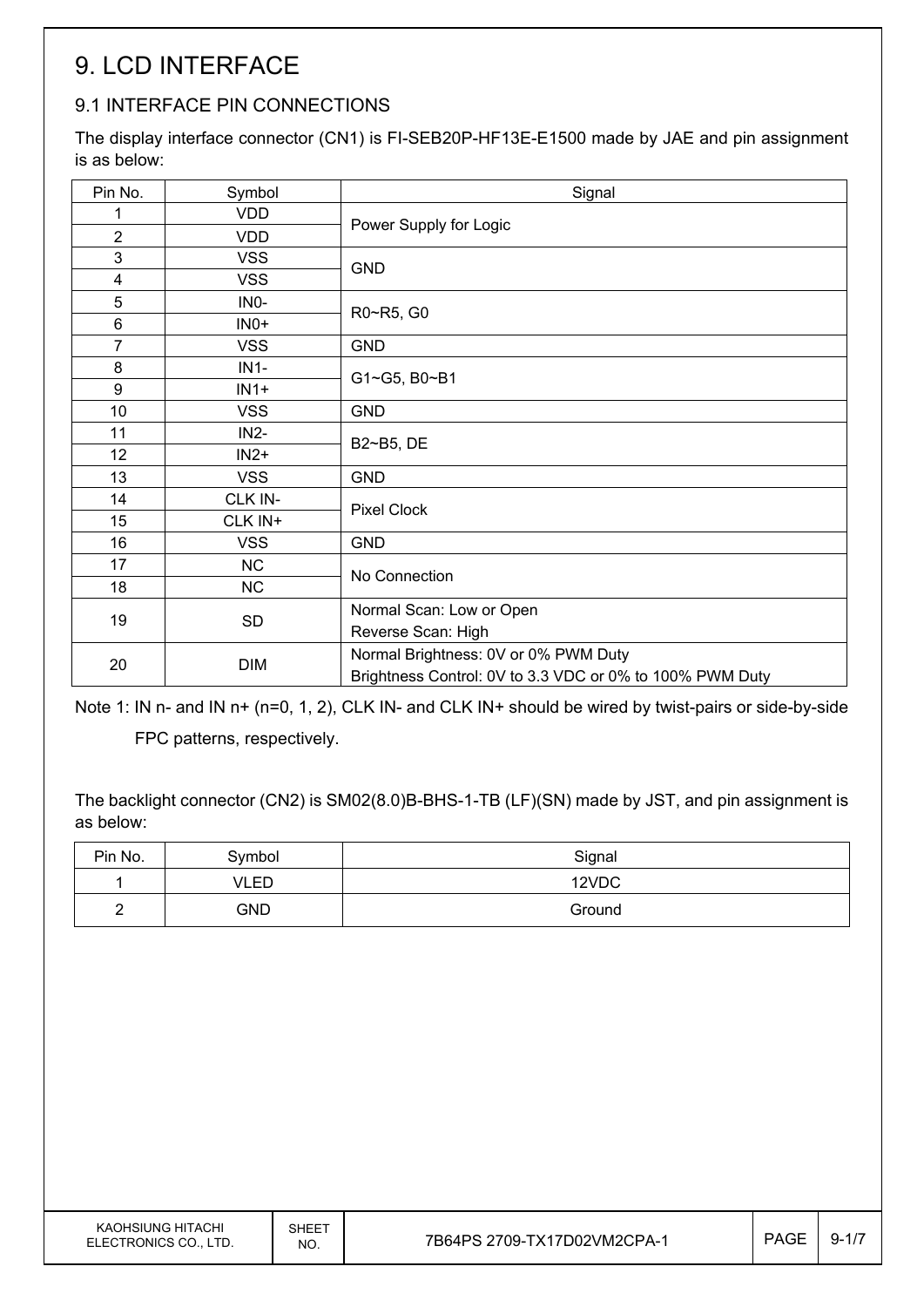| 9.2 LVDS INTERFACE                                       |                                                                            |                                                          |                                                                                                                 |                                |
|----------------------------------------------------------|----------------------------------------------------------------------------|----------------------------------------------------------|-----------------------------------------------------------------------------------------------------------------|--------------------------------|
| <b>Machine Side</b>                                      | 2)                                                                         | CN <sub>1</sub><br>(interface)<br>1)                     | <b>TFT-LCD Side</b><br>3)                                                                                       |                                |
| Controll<br>R0-R5,G0<br>G1-G5,B0,B1<br>B2-B5, NA, NA, DE | THC63LVDM83R<br>7 TA0-6<br>Parallel-to-<br>LVDS<br>7 TB0-6<br>띹<br>7 TC0-6 | $INO+$<br>$INO-$<br>$IN1+$<br>$IN1-$<br>$IN2+$<br>$IN2-$ | THC63LVDF84B<br><b>RA0-6</b><br>Parallel-to-<br>LVDS<br><b>RB0-6</b><br>뇬<br><b>RC0-6</b><br>RD <sub>0</sub> -6 | <b>LCD Panel</b><br>controller |
| <b>CK</b>                                                | <b>DCLK IN</b><br>PLL                                                      | CLK IN+<br>CLK IN-                                       | <b>DCLK OUT</b><br>PLL                                                                                          |                                |

- Note 1: LVDS cable impedance should be 100 ohms per signal line when each 2-lines (+, -) is used in differential mode.
- Note 2: The recommended transmitter, THC63LVDM83R, is made by Thine or equivalent, which is not contained in the module.
- Note 3: The receiver built-in the module is THC63LVDF84B made by Thine.

## 9.3 LVDS DATA FORMAT

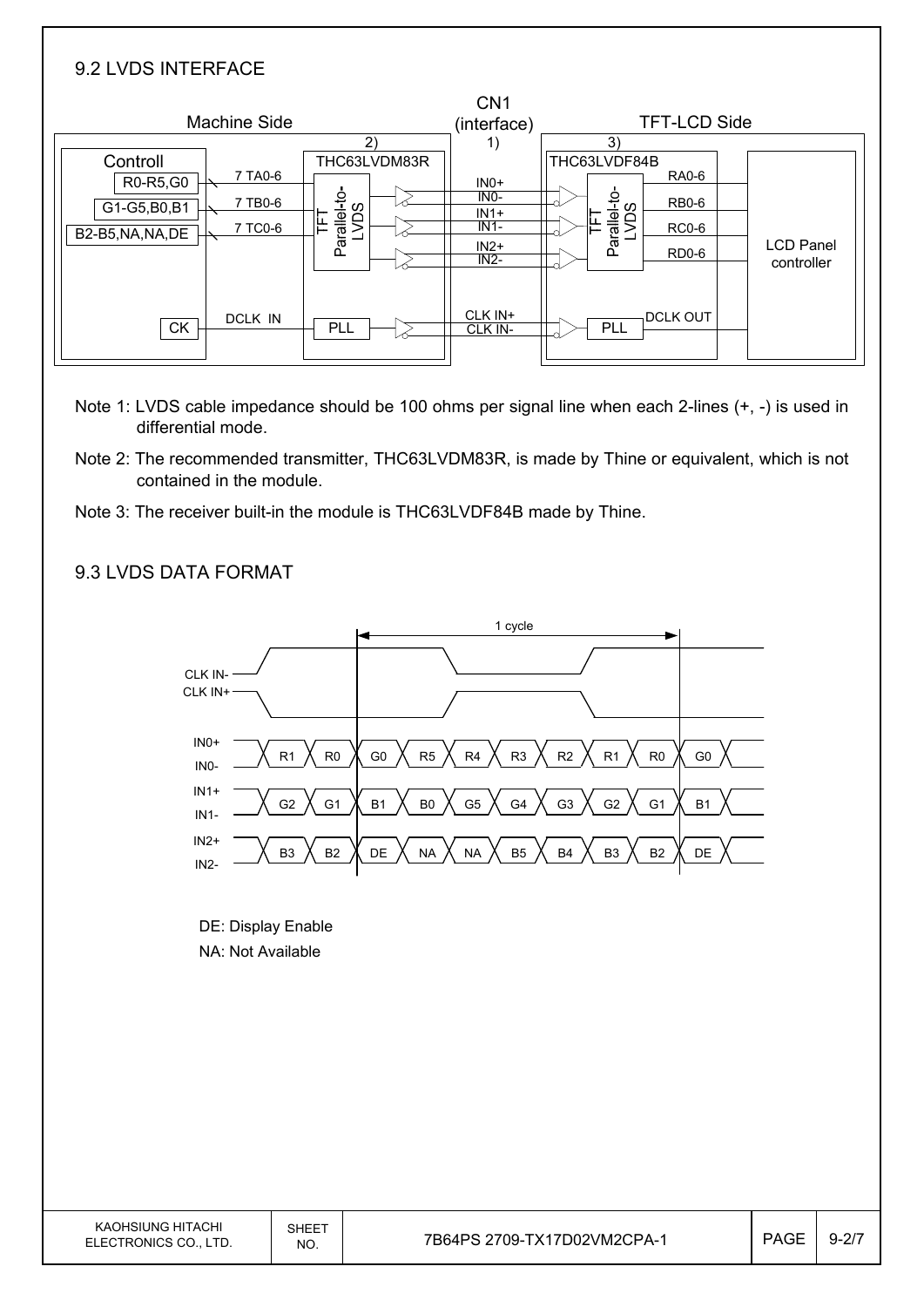## 9.4 INTERFACE TIMING SPECIFICATIONS

The column of timing sets including minimum, typical, and maximum as below are based on the best optical performance, frame frequency (Vsync) = 60 Hz to define. If 60 Hz is not the aim to set, less than 66 Hz for Vsync is recommended to apply for better performance by other parameter combination as the definitions in section 5.1.

|                      | Item                        | Symbol                          | Min.                     | Typ. | Max.              | Unit       |  |
|----------------------|-----------------------------|---------------------------------|--------------------------|------|-------------------|------------|--|
|                      | Cycle frequency             | $1/t_{CLK}$                     | 22.29                    | 25.2 | 34.2              | <b>MHz</b> |  |
|                      | Low level width             | $t_{\text{WCL}}$                | 10                       |      |                   |            |  |
| <b>DCLK</b>          | High level width            | $t_{\scriptscriptstyle\rm WCH}$ | 10                       |      |                   | ns         |  |
|                      | Rise / Fall time            | $t_{rCLK}$ , $t_{fCLK}$         | $\overline{\phantom{a}}$ |      | $12 \overline{ }$ |            |  |
|                      | Duty                        | D                               | 0.4                      | 0.5  | 0.6               |            |  |
|                      | Set up time                 | $t_{SI}$                        | 8                        |      |                   |            |  |
|                      | Hold time                   | $t_{\rm HI}$                    | 8                        |      |                   | ns         |  |
|                      | Rise / Fall time            | $t_{ir}$ , $t_{if}$             |                          |      | 12                | ns         |  |
|                      | Horizontal cycle            | $t_H$                           | 750                      | 800  | 1000              |            |  |
| <b>DTMG</b>          | Horizontal valid data width | $t_{HD}$                        | 640                      | 640  | 640               | $t_{CLK}$  |  |
|                      | Horizontal porch width      | $t_{HB}$                        | 110                      | 160  | 360               |            |  |
|                      | Vertical cycle              | tv                              | 495                      | 525  | 570               |            |  |
|                      | Vertical valid data width   | $t_{VD}$                        | 480                      | 480  | 480               | $t_H$      |  |
| Vertical porch width |                             | $t_{VB}$                        | 15                       | 45   | 110               |            |  |
|                      | Set up time                 | $t_{SD}$                        | 8                        |      |                   |            |  |
| Data                 | Hold time                   | $t_{HD}$                        | 8                        |      |                   | ns         |  |
|                      | Rise / Fall time            | $t_{Dr}$ , $t_{Dr}$             |                          |      | 12                | ns         |  |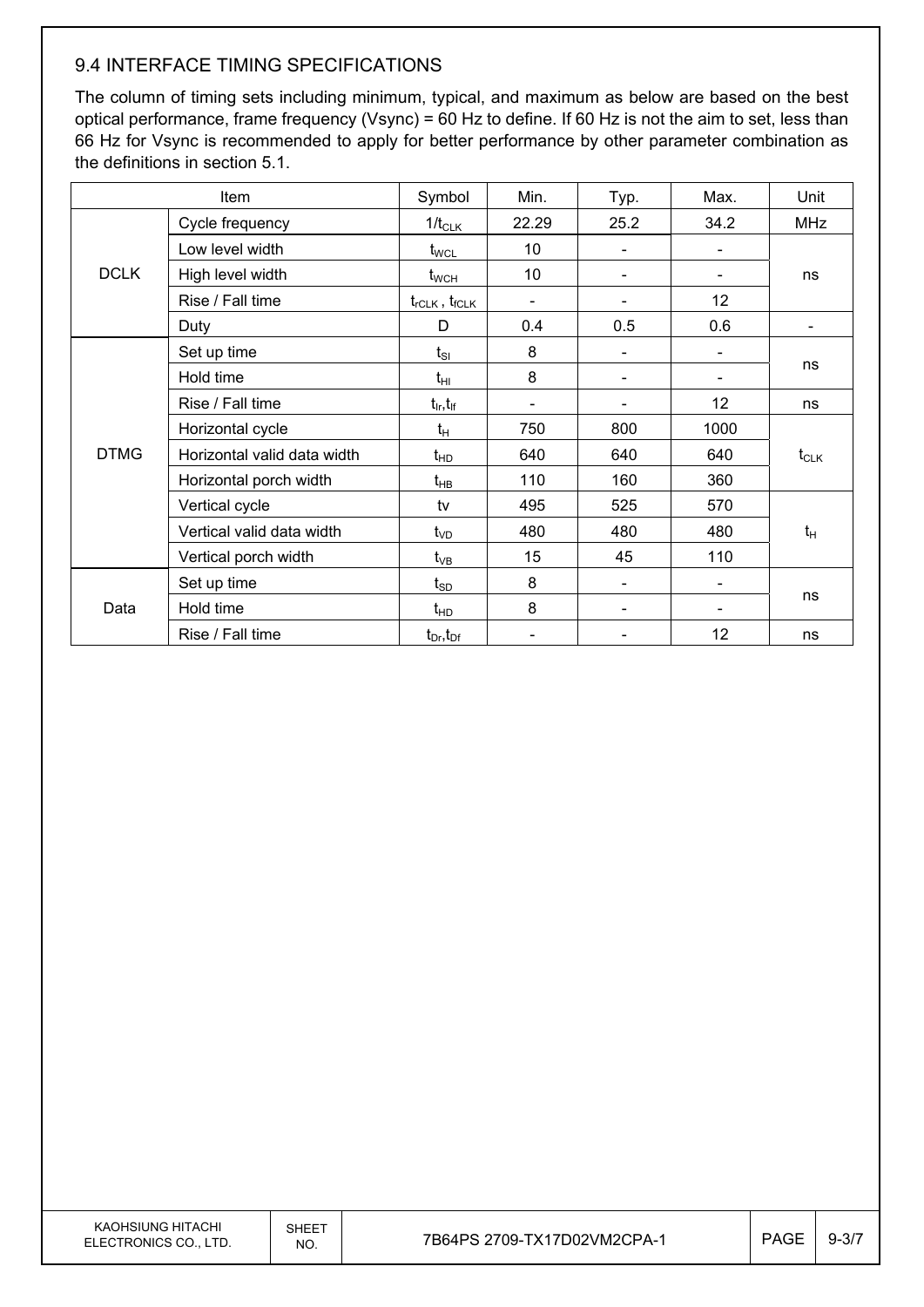## 9.5 TIMING CHART

DTMG (Data Enable) is the signal to determine valid data, and the timing of DTMG can be determined from Hsync and Vsync as below. For this display, only DTMG and DCLK are the essential signals. Hsync and Vsync are not necessary to connect to display interface after DTMG has been generated and input.

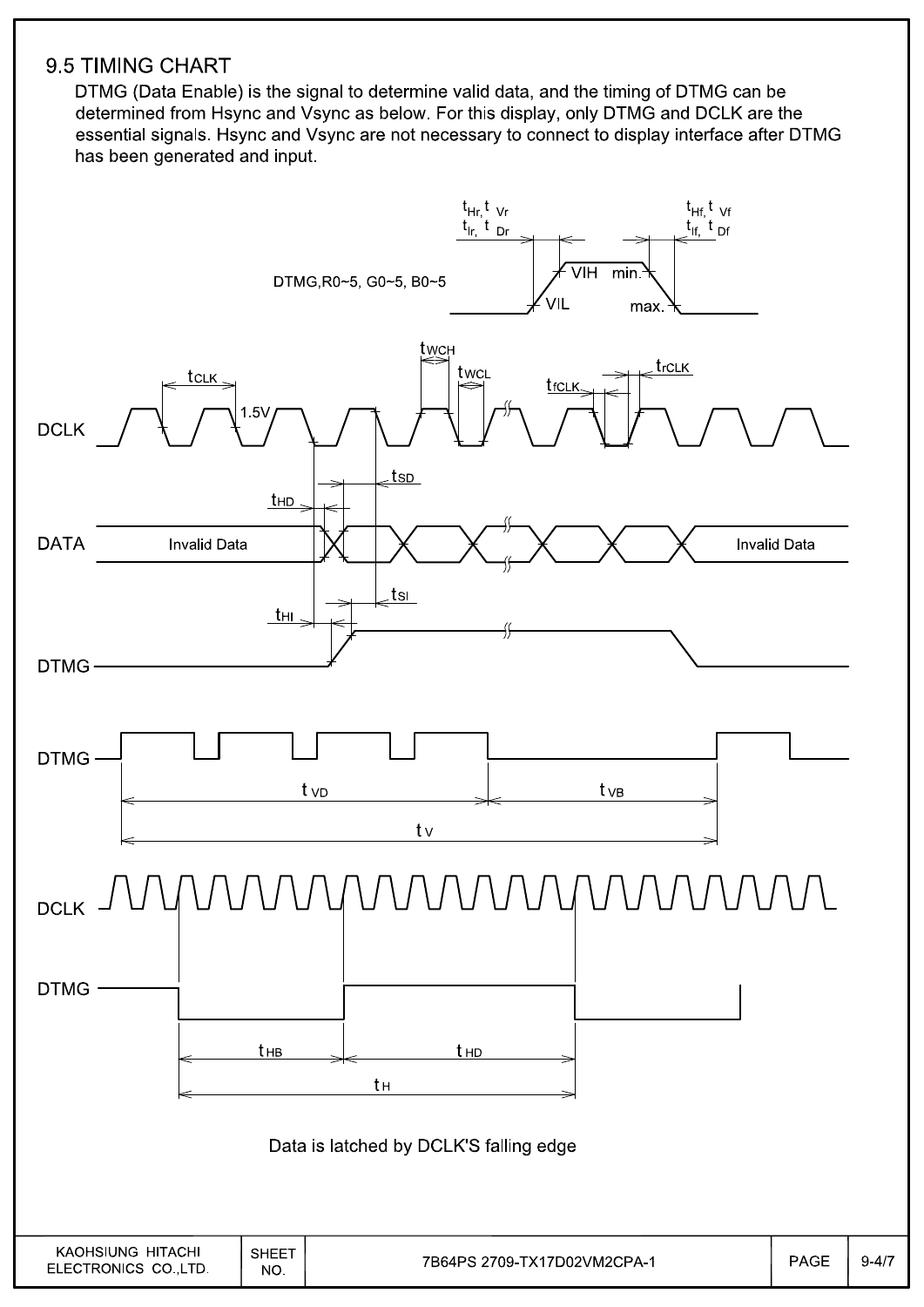### 9.6 LVDS RECEIVER TIMING



RinX= (RinX+)-(RinX-) (X=0, 1, 2)

|             | <b>Item</b>       | Symbol       | Min.                           | Typ.                     | Max.                           | Unit       |
|-------------|-------------------|--------------|--------------------------------|--------------------------|--------------------------------|------------|
| <b>DCLK</b> | Frequency         | 1/ $t_{CLK}$ | 22.29                          | 25.2                     | 34.2                           | <b>MHz</b> |
| <b>RinX</b> | 0 data position   | tRP0         | 1/7* $t_{CLK}$ -0.49           | 1/7* t <sub>CLK</sub>    | 1/7* t <sub>CLK</sub> +0.49    |            |
| $(X=0,1,2)$ | 1st data position | tRP1         | $-0.49$                        | 0                        | $+0.49$                        |            |
|             | 2nd data position | tRP2         | 6/7* $t_{CLK}$ -0.49           | 6/7* t <sub>CLK</sub>    | 6/7* $t_{CLK}$ +0.49           |            |
|             | 3rd data position | tRP3         | 5/7* t <sub>CLK</sub> -0.49    | 5/7* t <sub>CLK</sub>    | $5/7$ * t <sub>CLK</sub> +0.49 | ns         |
|             | 4th data position | tRP4         | 4/7* $t_{CLK}$ -0.49           | 4/7* t <sub>CLK</sub>    | 4/7* $t_{CLK}$ +0.49           |            |
|             | 5th data position | tRP5         | $3/7$ * t <sub>CLK</sub> -0.49 | 3/7* t <sub>CLK</sub>    | $3/7$ * t <sub>CLK</sub> +0.49 |            |
|             | 6th data position | tRP6         | $2/7$ * t <sub>CLK</sub> -0.49 | $2/7$ * t <sub>CLK</sub> | $2/7$ * t <sub>CLK</sub> +0.49 |            |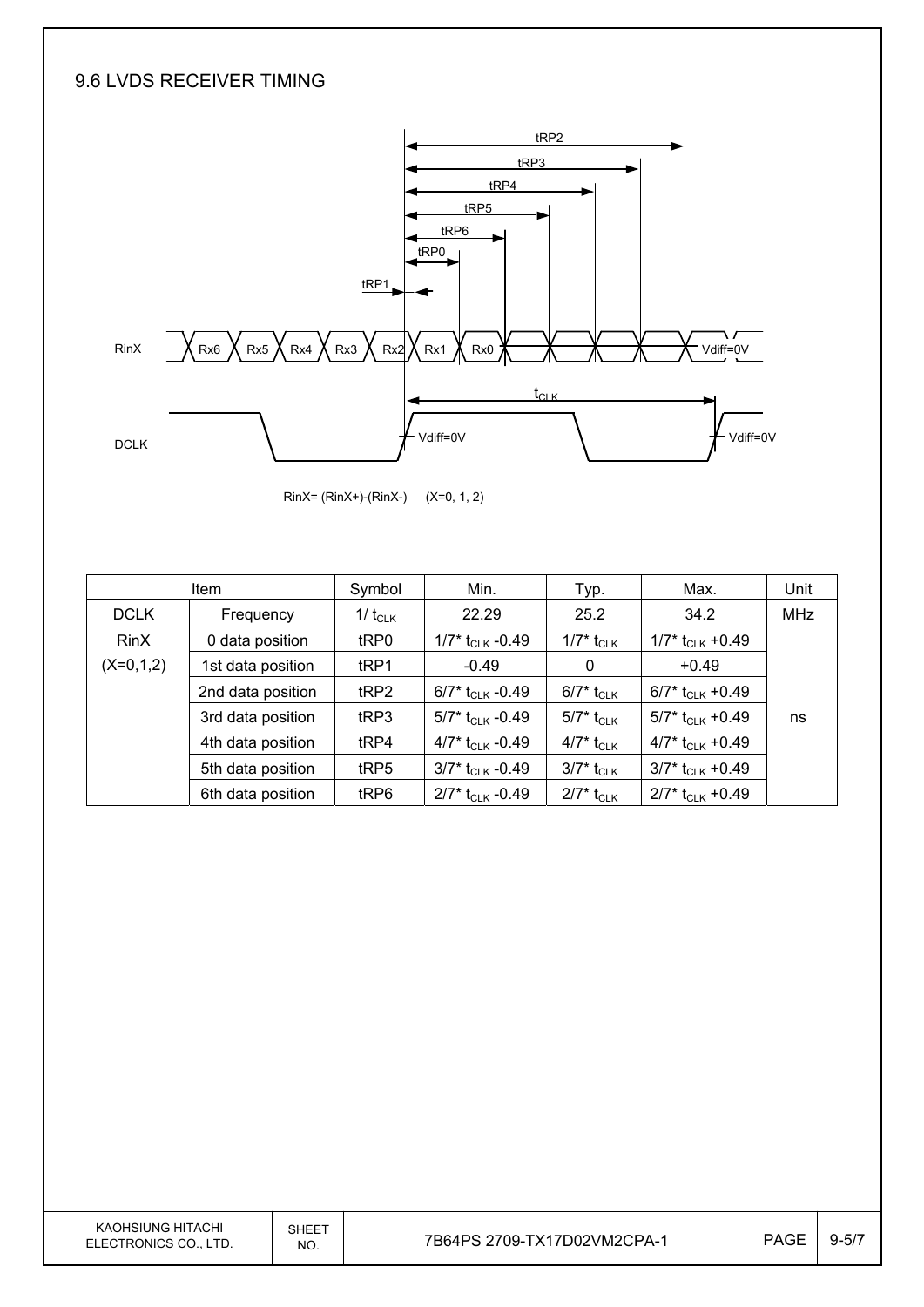## 9.7 DATA INPUT for DISPLAY COLOR

|              | COLOR &              |                |                |                                  |                      |                           |                |                |                           | Data Signal    |                |                            |                                  |                      |                |                      |                |                      |                                  |
|--------------|----------------------|----------------|----------------|----------------------------------|----------------------|---------------------------|----------------|----------------|---------------------------|----------------|----------------|----------------------------|----------------------------------|----------------------|----------------|----------------------|----------------|----------------------|----------------------------------|
|              | <b>Gray Scale</b>    | R <sub>5</sub> | R <sub>4</sub> | R <sub>3</sub>                   | R <sub>2</sub>       | R <sub>1</sub>            | R <sub>0</sub> | G <sub>5</sub> | G4                        | G <sub>3</sub> | G <sub>2</sub> | G <sub>1</sub>             | G <sub>0</sub>                   | B <sub>5</sub>       | <b>B4</b>      | B <sub>3</sub>       | B <sub>2</sub> | <b>B1</b>            | B <sub>0</sub>                   |
|              | <b>Black</b>         | $\mathbf 0$    | $\mathbf 0$    | $\mathbf 0$                      | $\mathbf 0$          | $\mathbf 0$               | 0              | $\mathbf 0$    | $\mathbf 0$               | $\mathbf 0$    | $\mathbf 0$    | $\mathbf 0$                | $\mathbf 0$                      | $\mathbf 0$          | $\mathbf 0$    | $\mathbf 0$          | $\mathbf 0$    | $\mathbf 0$          | $\mathbf 0$                      |
|              | Red (0)              | 1              | 1              | 1                                | $\overline{1}$       | $\overline{1}$            | 1              | $\mathbf 0$    | 0                         | 0              | $\mathbf 0$    | 0                          | $\mathbf 0$                      | $\mathbf 0$          | 0              | $\mathbf 0$          | $\mathbf 0$    | $\mathbf 0$          | 0                                |
|              | Green (0)            | $\mathbf 0$    | 0              | $\mathbf 0$                      | $\mathbf 0$          | 0                         | $\mathbf 0$    | 1              | 1                         | 1              | 1              | 1                          | 1                                | $\mathbf 0$          | 0              | $\mathbf 0$          | $\mathbf 0$    | 0                    | 0                                |
| <b>Basic</b> | Blue $(0)$           | $\mathbf 0$    | 0              | $\mathbf 0$                      | $\mathbf 0$          | $\mathbf 0$               | $\mathbf 0$    | $\mathbf 0$    | 0                         | 0              | $\mathbf 0$    | 0                          | $\mathbf 0$                      | 1                    | 1              | 1                    | $\mathbf{1}$   | 1                    | $\mathbf{1}$                     |
| Color        | Cyan                 | $\mathbf 0$    | 0              | 0                                | $\mathbf 0$          | $\mathbf 0$               | $\mathbf 0$    | 1              | $\mathbf 1$               | 1              | 1              | 1                          | 1                                | 1                    | 1              | 1                    | $\mathbf 1$    | 1                    | 1                                |
|              | Magenta              | 1              | 1              | 1                                | 1                    | 1                         | 1              | 0              | 0                         | 0              | 0              | 0                          | 0                                | 1                    | 1              | 1                    | 1              | 1                    | 1                                |
|              | Yellow               | 1              | 1              | 1                                | 1                    | 1                         | 1              | 1              | 1                         | 1              | 1              | 1                          | 1                                | $\mathbf 0$          | 0              | $\mathbf 0$          | $\mathbf 0$    | 0                    | $\mathbf 0$                      |
|              | White                | $\mathbf{1}$   | 1              | 1                                | 1                    | $\mathbf 1$               | 1              | 1              | 1                         | 1              | $\mathbf{1}$   | 1                          | 1                                | 1                    | 1              | 1                    | 1              | 1                    | 1                                |
|              | <b>Black</b>         | 0              | 0              | $\mathbf 0$                      | $\mathbf 0$          | 0                         | $\mathbf 0$    | 0              | 0                         | 0              | 0              | 0                          | 0                                | $\mathbf 0$          | 0              | $\mathbf 0$          | $\mathbf 0$    | $\mathbf 0$          | 0                                |
|              | Red (62)             | $\mathbf 0$    | $\mathbf 0$    | $\mathbf 0$                      | $\mathbf 0$          | 0                         | 1              | $\mathbf 0$    | $\overline{0}$            | $\mathbf{0}$   | $\mathbf 0$    | 0                          | $\mathbf 0$                      | $\mathbf 0$          | 0              | $\mathbf 0$          | $\mathbf 0$    | $\mathbf 0$          | 0                                |
|              | Red (61)             | 0              | $\mathbf 0$    | 0                                | $\mathbf 0$          | 1                         | $\mathbf 0$    | $\mathbf 0$    | 0                         | 0              | 0              | 0                          | 0                                | $\mathbf 0$          | 0              | $\mathbf 0$          | $\overline{0}$ | 0                    | 0                                |
| Red          |                      |                |                | $\blacksquare$                   |                      | $\cdot$                   |                | $\cdot$        | $\cdot$                   |                |                |                            | $\blacksquare$<br>$\blacksquare$ | $\cdot$              |                |                      |                | $\blacksquare$       | $\blacksquare$                   |
|              | $\cdot$              | $\blacksquare$ | $\blacksquare$ | $\blacksquare$                   | $\cdot$              | $\blacksquare$            | $\blacksquare$ | $\ddot{\cdot}$ | $\overline{\phantom{a}}$  | $\blacksquare$ | $\ddot{\cdot}$ | $\blacksquare$             | ÷,                               | $\ddot{\phantom{a}}$ | $\blacksquare$ | $\blacksquare$       | $\ddot{\cdot}$ | $\ddot{\phantom{a}}$ | $\ddot{\cdot}$                   |
|              | Red (1)              | $\mathbf{1}$   | 1              | 1                                | 1                    | $\mathbf{1}$              | $\mathbf 0$    | $\mathbf 0$    | 0                         | $\mathbf 0$    | $\mathbf 0$    | $\mathbf 0$                | $\mathbf 0$                      | $\mathbf 0$          | $\mathbf 0$    | $\mathbf 0$          | $\mathbf 0$    | $\mathbf 0$          | 0                                |
|              | Red(0)               | 1              | 1              | 1                                | 1                    | 1                         | 1              | $\mathbf 0$    | $\mathbf 0$               | 0              | 0              | 0                          | 0                                | 0                    | 0              | 0                    | 0              | $\mathbf 0$          | 0                                |
|              | <b>Black</b>         | $\mathbf 0$    | 0              | 0                                | $\mathbf 0$          | 0                         | $\mathbf 0$    | $\mathbf 0$    | 0                         | 0              | 0              | 0                          | $\mathbf 0$                      | $\mathbf 0$          | 0              | $\mathbf 0$          | $\mathbf 0$    | $\mathbf 0$          | 0                                |
|              | Green (62)           | $\mathbf 0$    | 0              | $\mathbf 0$                      | $\mathbf 0$          | $\mathbf 0$               | $\mathbf 0$    | 0              | 0                         | 0              | $\mathbf 0$    | 0                          | $\mathbf{1}$                     | $\mathbf 0$          | 0              | $\mathbf 0$          | $\mathbf 0$    | 0                    | 0                                |
|              | Green (61)           | 0              | 0              | 0                                | $\mathbf 0$          | 0                         | $\mathbf 0$    | 0              | 0                         | 0              | 0              | 1                          | 0                                | $\mathbf 0$          | 0              | 0                    | $\mathbf 0$    | $\mathbf 0$          | 0                                |
| Green        |                      | $\cdot$        | $\ddot{\cdot}$ | $\ddot{\cdot}$                   | $\ddot{\cdot}$       | $\ddot{\cdot}$            |                | $\ddot{\cdot}$ | $\ddot{\cdot}$            | Ì              | $\ddot{\cdot}$ | $\ddot{\cdot}$             | ł,                               | $\ddot{\cdot}$       | $\ddot{\cdot}$ | $\ddot{\phantom{a}}$ | ł,             | $\ddot{\cdot}$       | $\overline{\phantom{a}}$         |
|              | $\cdot$              | $\blacksquare$ | $\blacksquare$ | $\blacksquare$                   | $\blacksquare$       | $\blacksquare$<br>$\cdot$ | $\blacksquare$ | Ì.             | $\blacksquare$            | $\cdot$        | $\blacksquare$ | $\blacksquare$             | $\blacksquare$<br>$\blacksquare$ | $\blacksquare$       | $\cdot$        | $\blacksquare$       | $\blacksquare$ | $\blacksquare$       | $\blacksquare$<br>$\cdot$        |
|              | Green (1)            | $\mathbf 0$    | 0              | $\mathbf 0$                      | $\mathbf 0$          | $\mathbf 0$               | $\mathbf 0$    | 1              | 1                         | 1              | 1              | 1                          | 0                                | $\mathbf 0$          | $\mathbf 0$    | $\mathbf 0$          | $\mathbf 0$    | $\mathbf 0$          | 0                                |
|              | Green (0)            | 0              | 0              | 0                                | 0                    | 0                         | $\mathbf 0$    | 1              | 1                         | 1              | 1              | 1                          | 1                                | $\mathbf 0$          | 0              | 0                    | $\mathbf 0$    | 0                    | 0                                |
|              | <b>Black</b>         | $\mathbf 0$    | 0              | $\mathbf 0$                      | $\mathbf 0$          | $\mathbf 0$               | $\mathbf 0$    | $\mathbf 0$    | 0                         | 0              | 0              | 0                          | 0                                | $\mathbf 0$          | 0              | $\mathbf 0$          | $\mathbf 0$    | 0                    | 0                                |
|              | <b>Blue (62)</b>     | $\mathbf 0$    | 0              | $\mathbf 0$                      | $\mathbf 0$          | 0                         | $\mathbf 0$    | $\mathbf 0$    | 0                         | 0              | $\mathbf 0$    | 0                          | $\mathbf 0$                      | $\mathbf 0$          | 0              | $\mathbf 0$          | 0              | 0                    | 1                                |
|              | <b>Blue (61)</b>     | 0              | 0              | 0                                | 0                    | 0                         | 0              | 0              | 0                         | 0              | 0              | 0                          | 0                                | 0                    | 0              | $\mathbf 0$          | 0              | 1                    | 0                                |
| <b>Blue</b>  | İ.                   |                | t              | $\ddot{\cdot}$                   | $\cdot$<br>$\lambda$ | $\ddot{\phantom{a}}$      |                | $\ddot{\cdot}$ | $\ddot{\phantom{a}}$      |                |                | t                          | ÷,                               | $\ddot{\cdot}$       |                |                      | ł,             | $\ddot{\cdot}$       | $\ddot{\cdot}$                   |
|              | $\ddot{\phantom{0}}$ | $\blacksquare$ | ł,             | $\blacksquare$<br>$\blacksquare$ | $\blacksquare$       | $\ddot{\cdot}$            | $\bullet$      | $\ddot{\cdot}$ | $\blacksquare$<br>$\cdot$ | $\blacksquare$ | $\cdot$<br>ä,  | $\ddot{\phantom{0}}$<br>ä, | $\blacksquare$<br>$\blacksquare$ | $\cdot$              | $\blacksquare$ | $\blacksquare$       | ł,             | $\cdot$              | $\blacksquare$<br>$\blacksquare$ |
|              | Blue (1)             | 0              | 0              | $\mathbf 0$                      | $\mathbf 0$          | 0                         | 0              | 0              | 0                         | 0              | 0              | 0                          | 0                                | 1                    | 1              | 1                    | 1              | 1                    | 0                                |
|              | Blue $(0)$           | 0              | 0              | 0                                | 0                    | 0                         | 0              | 0              | $\mathbf 0$               | 0              | 0              | 0                          | 0                                | 1                    | 1              | 1                    | 1              | 1                    | 1                                |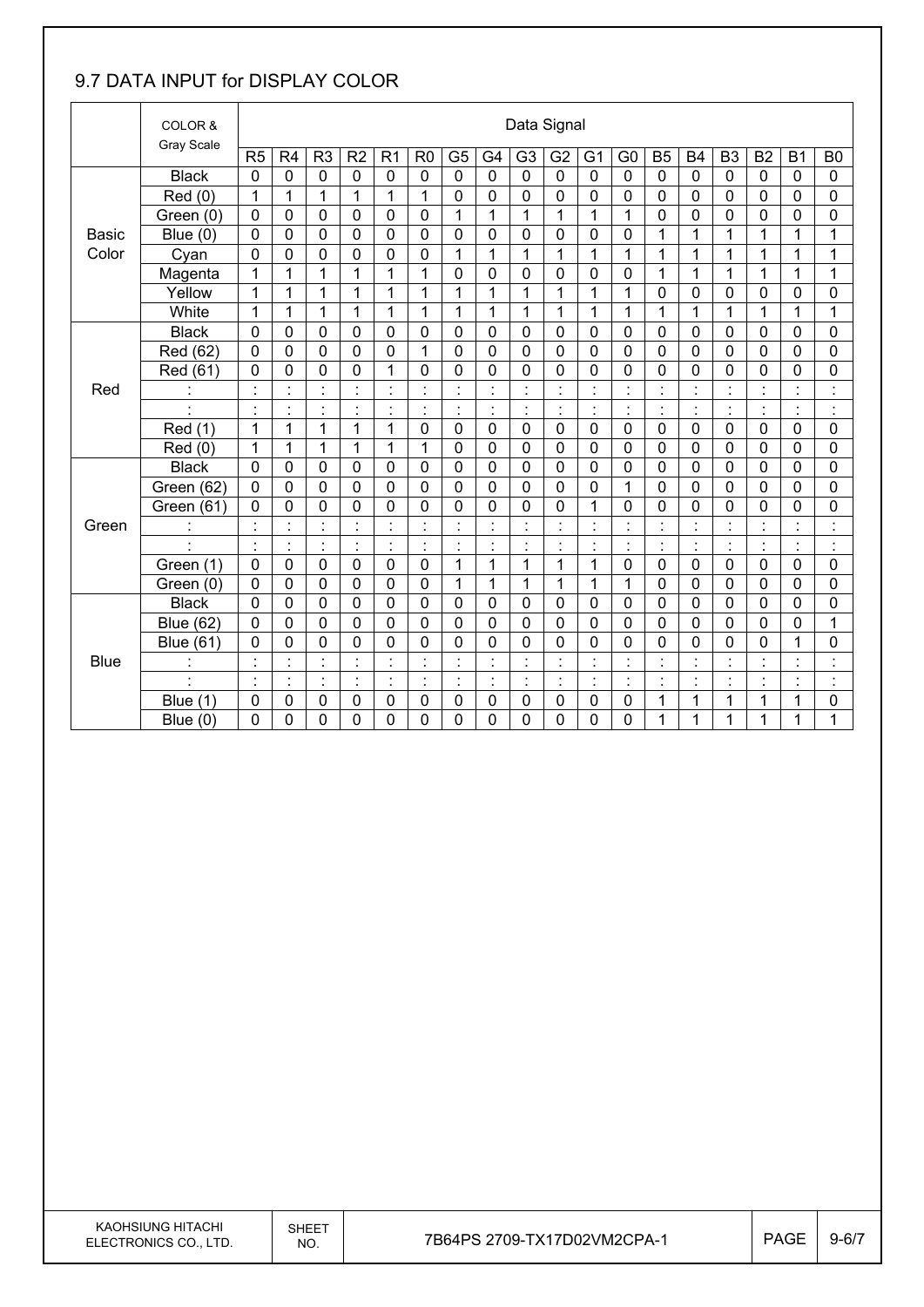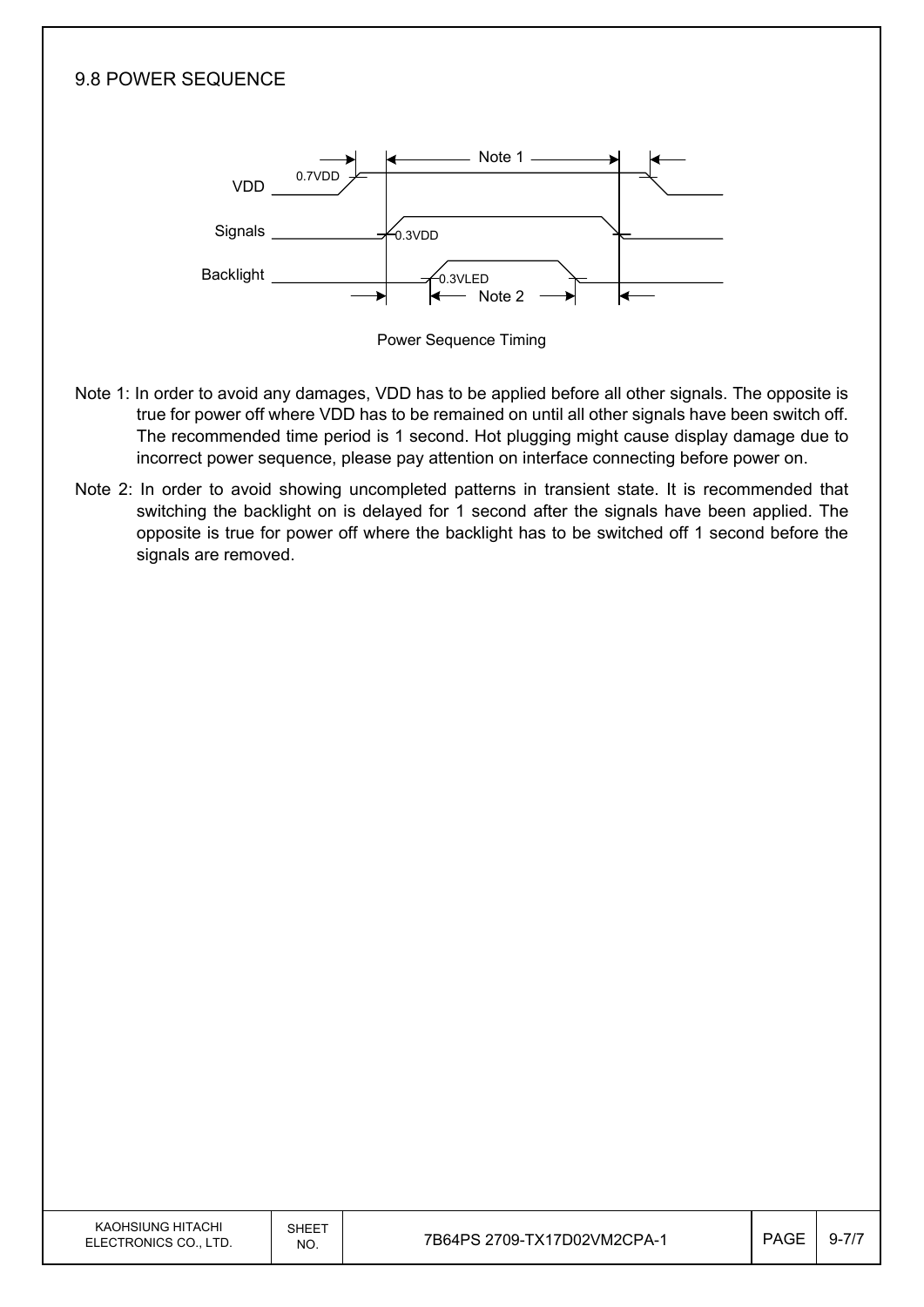# **10. OUTLINE DIMENSIONS**

**10.1 FRONT VIEW** 

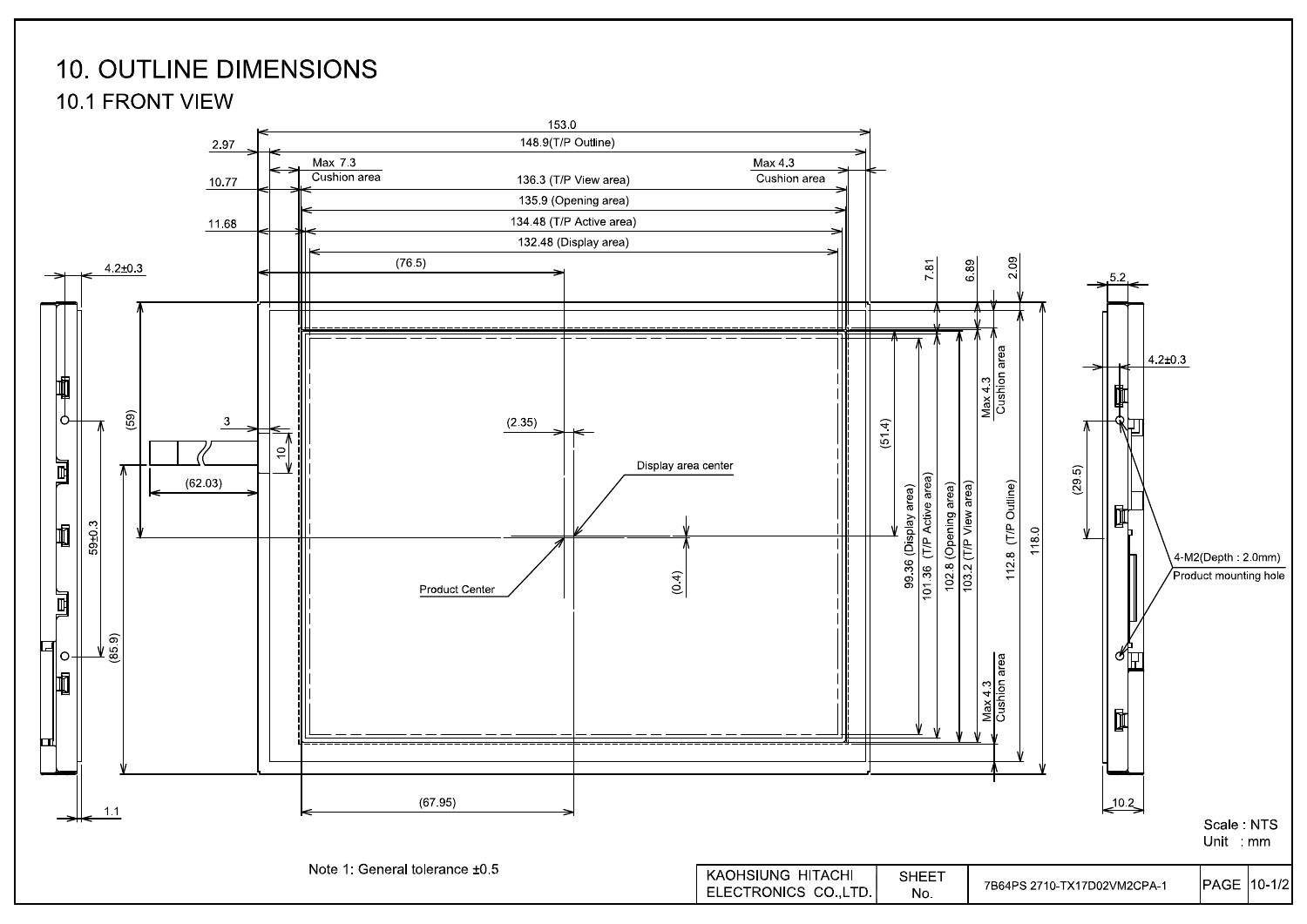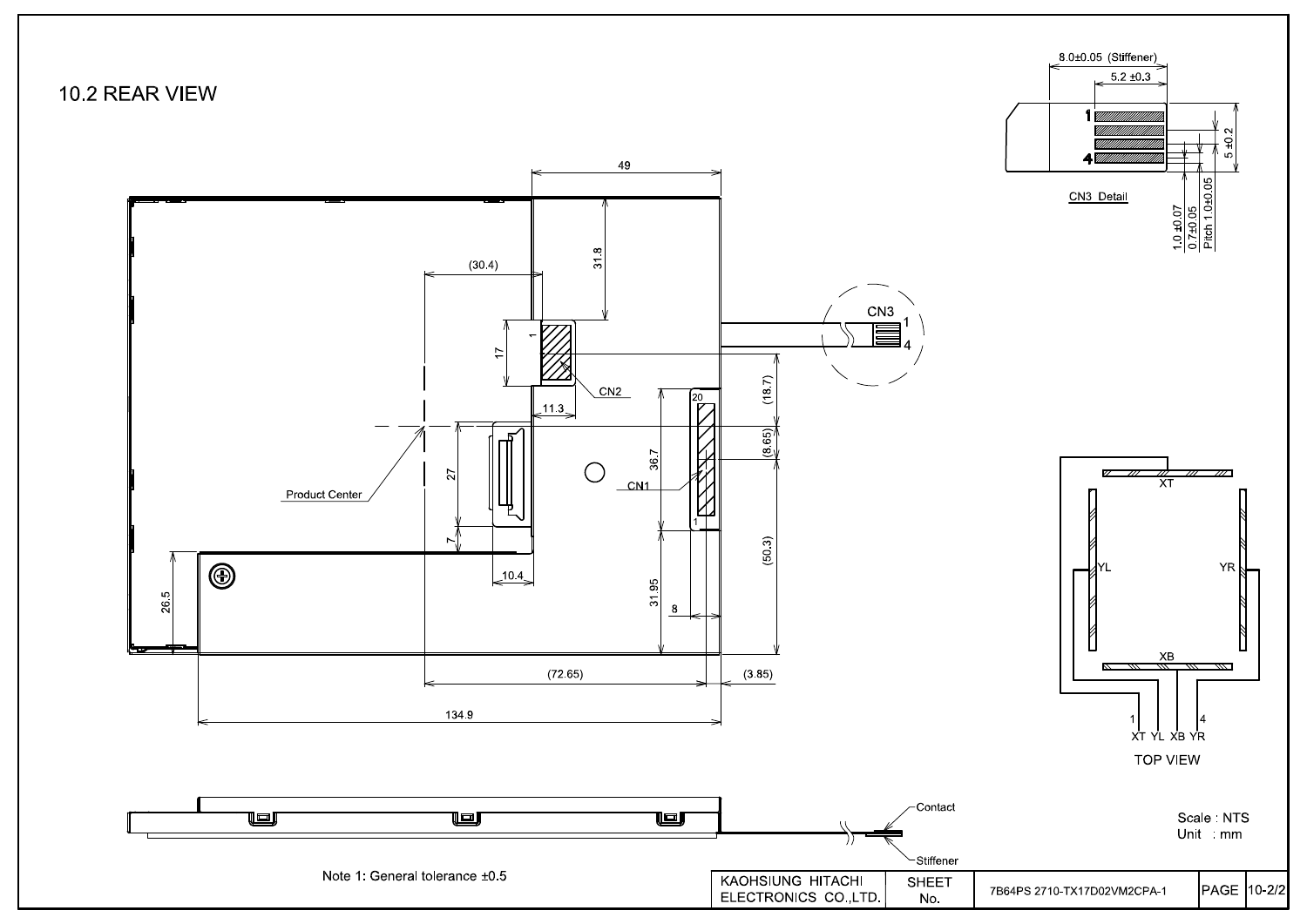# 11. TOUCH PANEL

The type of touch panel used on this display is resistive, analog, 4-wire and film on glass, and more characteristics are shown as below:

## 11.1 OPERATING CONDITIONS

| Item                     | Specification     | Remarks                  |
|--------------------------|-------------------|--------------------------|
| Operating Voltage        | DC 5V             | DC 7V Max.               |
| <b>Operating Current</b> | 20 <sub>m</sub> A | $\overline{\phantom{0}}$ |

## 11.2 ELECTRICAL CHARACTERISTICS

| <b>Item</b>                  |         | Specification      | Remarks   |
|------------------------------|---------|--------------------|-----------|
| Circuit resistance           | X- axis | $270 - 830 \Omega$ |           |
|                              | Y-axis  | $250 - 690 \Omega$ | -         |
| <b>Insulation Resistance</b> | X-Y     |                    | At DC 25V |
|                              |         | $\leq \pm 1.5\%$   |           |
| Linearity                    |         | $\leq \pm 1.5\%$   | Note 1    |
| Chattering                   |         | $\leq 10$ ms       | -         |

Note 1: The test conditions and equipments of linearity are as below:

- Material of pen: poly-acetal resin
- End shape: R 0.8 mm
- Test force: 120 gf
- Pitch: 10 mm
- Test area is shown in Fig. 11.1



As shown in Fig. 11.2, applying voltage meter to measure Va, Vb and Vxm, where Va is the maximum voltage in the active area; Vb is the minimum voltage in the active area; Vxm is the measured voltage of point x selected by random. Afterwards, the linearity can be calculated by following equation:

$$
Linearity = \frac{|Vxi - Vxm|}{Va - Vb} \times 100\%,
$$

where Vxi is the idea voltage of point x.

The method to measure the linearity of Y-axis is the same as above.

| KAOHSIUNG HITACHI<br>ELECTRONICS CO., LTD. | SHEET<br>NO. | 7B64PS<br>2711- TX17D02VM2CPA-1 | <b>PAGE</b> | $11 - 1/2$ |
|--------------------------------------------|--------------|---------------------------------|-------------|------------|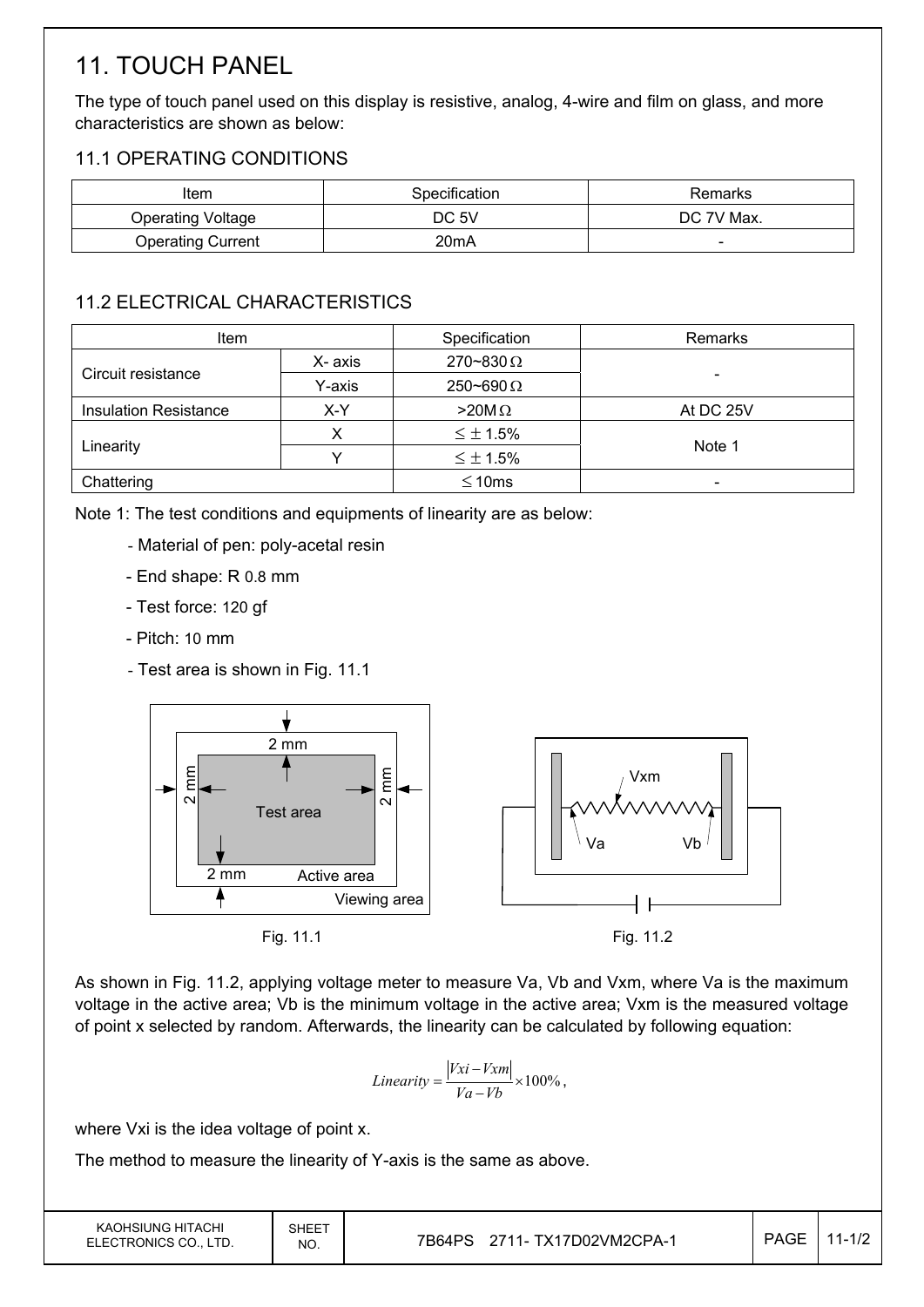## 11.3 MECHANICAL CHARACTERISTICS

| Item                              |  | Specification    | Remarks            |
|-----------------------------------|--|------------------|--------------------|
| Finger<br>Activation force<br>Pen |  | $20gf \sim 80gf$ | End shape: R8.0 mm |
|                                   |  | $20gf \sim 80gf$ | End shape: R0.8 mm |
| Surface Hardness                  |  | ЗH               | <b>JIS K 5400</b>  |

### 11.4 OPTICAL CHARACTERISTICS

| 5.000<br>ונסווו       | $- - - -$ | 1.711 <sub>h</sub>       |
|-----------------------|-----------|--------------------------|
| $- - - - - - - - - -$ | 80%       | $\overline{\phantom{a}}$ |

#### 11.5 SAFETY AND ATTENTIONS

1) Do not put heavy shock or stress on the touch panel.

- 2) Please use soft cloth or absorbent cotton with ethanol to clean the touch panel by gently wiping. Moreover, please wipe it by horizontal or vertical direction instead of circling to prevent leaving scars on the touch panel's surface.
- 3) Do not use any harmful chemicals such as acetone, toluene, and isopropyl alcohol to clean the display's surface.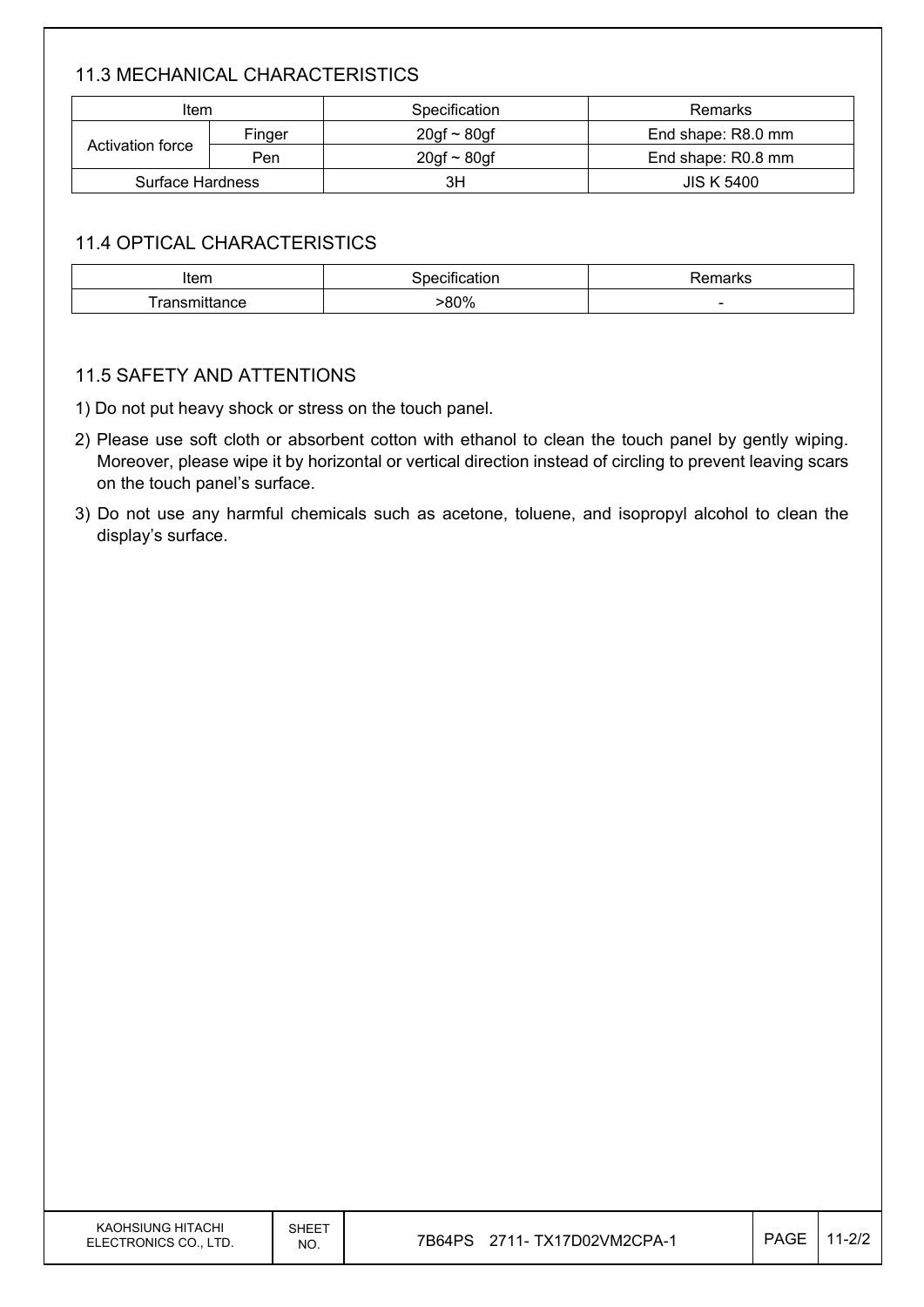# 12. APPEARANCE STANDARD

The appearance inspection is performed in a dark room around 500~1000 lx based on the conditions as below:

- The distance between inspector's eyes and display is 30 cm.
- The viewing zone is defined with angle  $\theta$  shown in Fig. 12.1 The inspection should be performed within 45 $\degree$  when display is shut down. The inspection should be performed within 5 $\degree$  when display is power on.



Fig. 12.1

## 12.1 THE DEFINITION OF LCD ZONE

LCD panel is divided into 3 areas as shown in Fig.12.2 for appearance specification in next section. A zone is the LCD active area (dot area); B zone is the area, which extended 1 mm out from LCD active area; C zone is the area between B zone and metal frame.

In terms of housing design, B zone is the recommended window area customers' housing should be located in.



Fig. 12.2

| KAOHSIUNG HITACHI<br>ELECTRONICS CO., LTD. | SHEET<br>NO. | 7B64PS 2712-TX17D02VM2CPA-1 | <b>PAGE</b> | $12 - 1/4$ |
|--------------------------------------------|--------------|-----------------------------|-------------|------------|
|                                            |              |                             |             |            |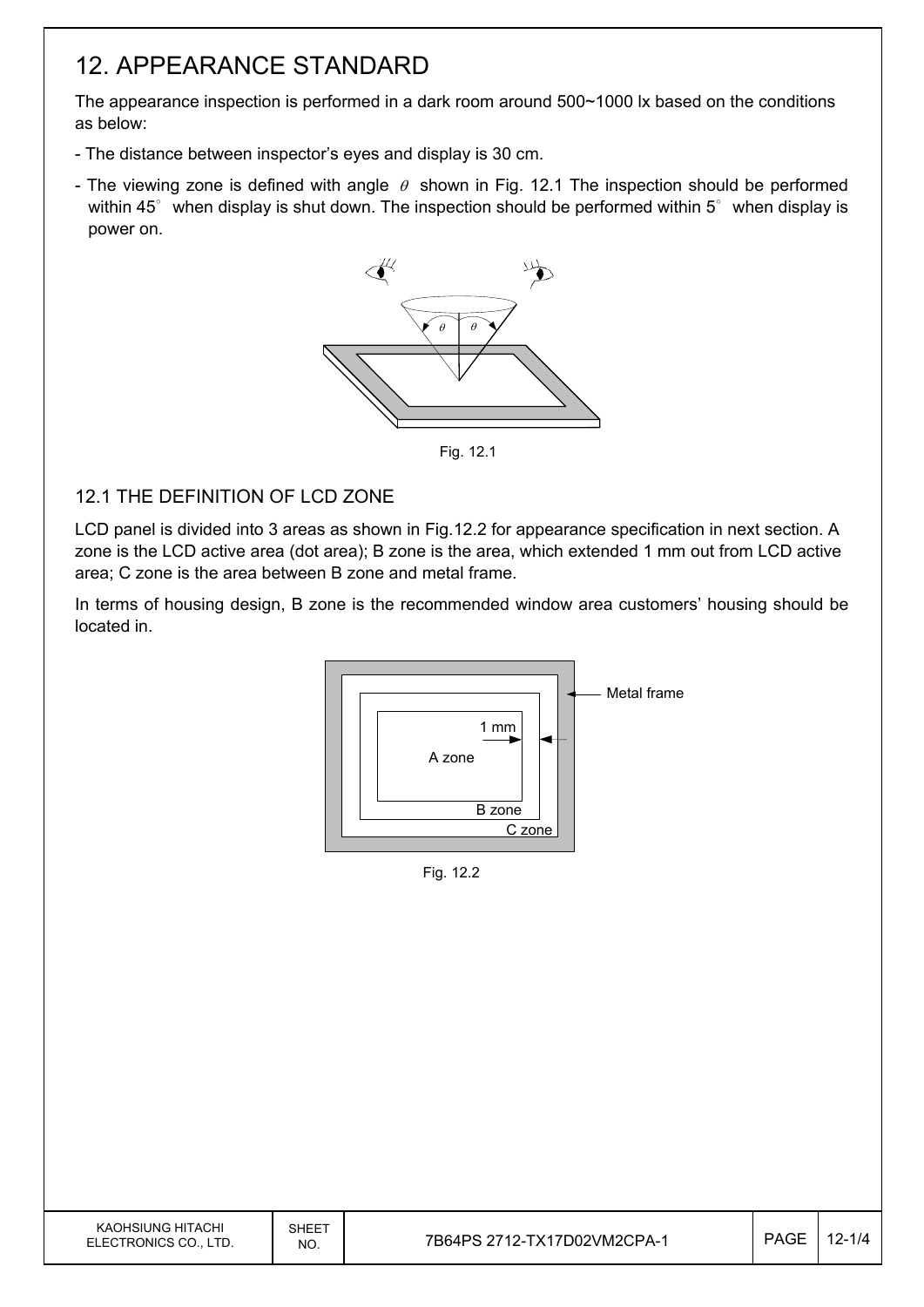## 12.2 LCD APPEARANCE SPECIFICATION

The specification as below is defined as the amount of unexpected phenomenon or material in different zones of LCD panel. The definitions of length, width and average diameter using in the table are shown in Fig. 12.3 and Fig. 12.4.

| Item                  | Criteria              |                                         |                            |                                       |                |                | Applied zone |  |
|-----------------------|-----------------------|-----------------------------------------|----------------------------|---------------------------------------|----------------|----------------|--------------|--|
|                       | Length (mm)           |                                         | Width (mm)                 | Maximum number                        |                | Minimum space  |              |  |
|                       | Ignored               |                                         | $W \le 0.02$               | Ignored                               |                |                |              |  |
| Scratches             | $L \leq 40$           |                                         | $0.02\!<\!W\!\!\leq\!0.04$ | 10                                    |                | ä,             | A, B         |  |
|                       | $L \leq 20$           |                                         | $W \le 0.04$               | 10                                    |                |                |              |  |
| Dent                  |                       |                                         |                            | Serious one is not allowed            |                |                | A            |  |
| Wrinkles in polarizer |                       |                                         |                            | Serious one is not allowed            |                |                | A            |  |
|                       | Average diameter (mm) |                                         |                            |                                       | Maximum number |                |              |  |
|                       | $D \le 0.3$           |                                         |                            |                                       | Ignored        |                |              |  |
| Bubbles on polarizer  | $0.3 < D \le 0.5$     |                                         |                            |                                       | 12             |                | A            |  |
|                       | 0.5 < D               |                                         |                            |                                       | 3              |                |              |  |
|                       |                       |                                         |                            | Filamentous (Line shape)              |                |                |              |  |
|                       | Length (mm)           |                                         |                            | Width (mm)                            |                | Maximum number |              |  |
|                       | $L \leq 2.0$          |                                         |                            | $W \le 0.03$                          |                | Ignored        | A, B         |  |
|                       | $L \le 3.0$           |                                         | $0.03\!<\!W\!\leq\!0.05$   |                                       | 10             |                |              |  |
|                       | $L \le 2.5$           |                                         |                            | $0.05\!<\!W\!\leq\!0.1$               |                | $\mathbf{1}$   |              |  |
| 1) Stains             |                       |                                         |                            | Round (Dot shape)                     |                |                |              |  |
| 2) Foreign Materials  |                       | Average diameter (mm)<br>Maximum number |                            |                                       | Minimum Space  |                |              |  |
| 3) Dark Spot          | D < 0.2               |                                         |                            | Ignored                               |                |                |              |  |
|                       | $0.2 \le D < 0.3$     |                                         |                            | 10                                    |                | <b>10 mm</b>   |              |  |
|                       | $0.3 \leq D < 0.4$    |                                         | 5                          |                                       | 30 mm          |                | A, B         |  |
|                       | $0.4 \leq D$          |                                         |                            | None                                  |                |                |              |  |
|                       | In total              |                                         |                            |                                       |                |                |              |  |
|                       |                       |                                         |                            | Those wiped out easily are acceptable |                |                |              |  |
|                       |                       |                                         |                            | <b>Type</b>                           |                | Maximum number |              |  |
|                       |                       |                                         |                            | 1 dot                                 |                | 4              |              |  |
|                       | Bright dot-defect     |                                         |                            | 2 adjacent dot                        |                | 1              |              |  |
|                       |                       |                                         |                            | 3 adjacent dot or above               |                | Not allowed    |              |  |
| Dot-Defect            |                       |                                         | In total                   |                                       | 5              |                | Α            |  |
| (Note 1)              |                       |                                         |                            | 1 dot                                 | 5              |                |              |  |
|                       | Dark dot-defect       |                                         |                            | 2 adjacent dot                        | $\overline{2}$ |                |              |  |
|                       |                       |                                         |                            | 3 adjacent dot or above               | Not allowed    |                |              |  |
|                       |                       |                                         |                            | In total                              |                | 5              |              |  |
|                       |                       | In total                                |                            |                                       | 10             |                |              |  |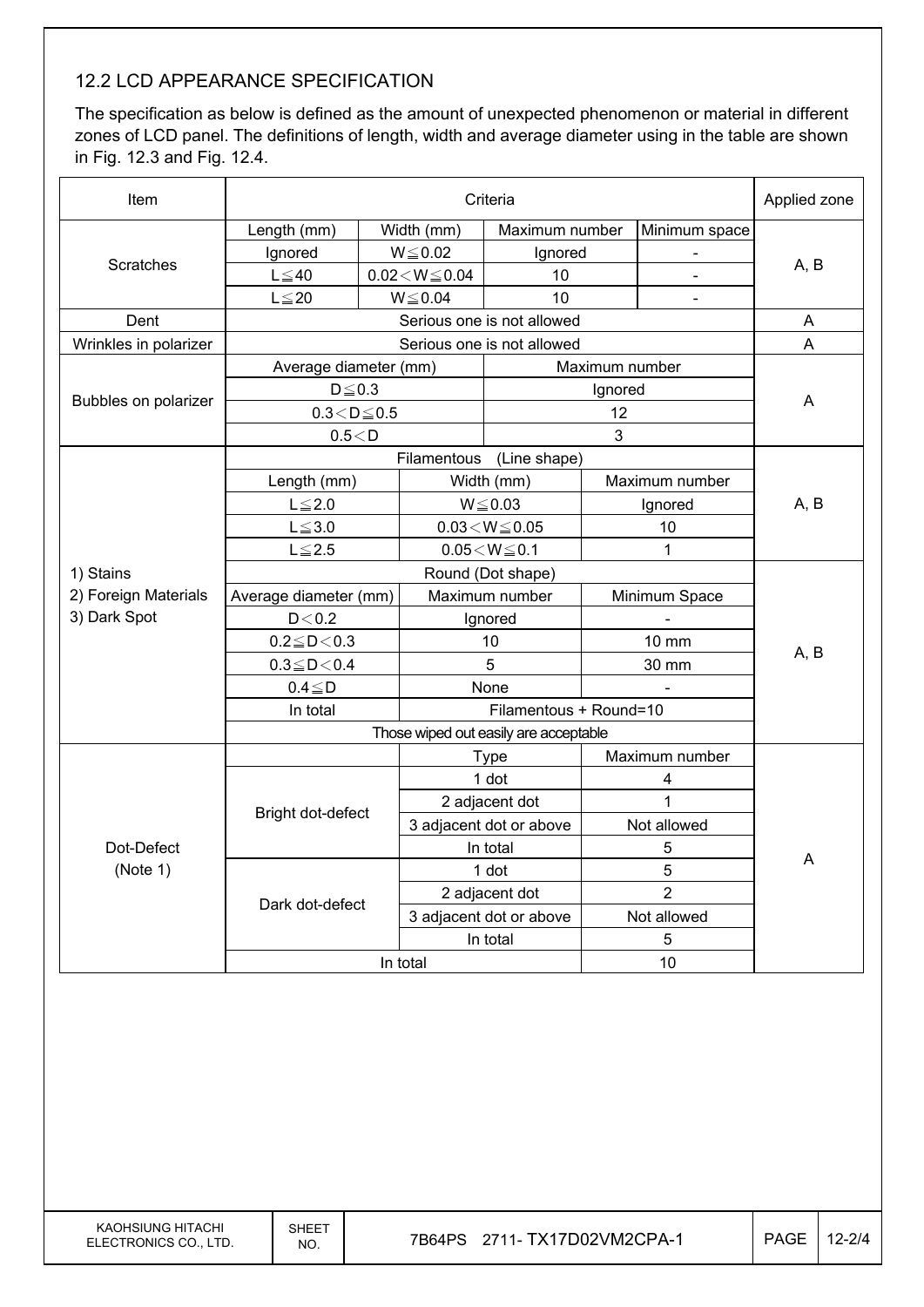

Note 1: The definitions of dot defect are as below:

- The defect area of the dot must be bigger than half of a dot.
- For bright dot-defect, showing black pattern, the dot's brightness must be over 30% brighter than others.
- For dark dot-defect, showing white pattern, the dot's brightness must be under 70% darker than others.
- The definition of 1-dot-defect is the defect-dot, which is isolated and no adjacent defect-dot.
- The definition of adjacent dot is shown as Fig. 12.5.



The dots colored gray are adjacent to defect-dot A.

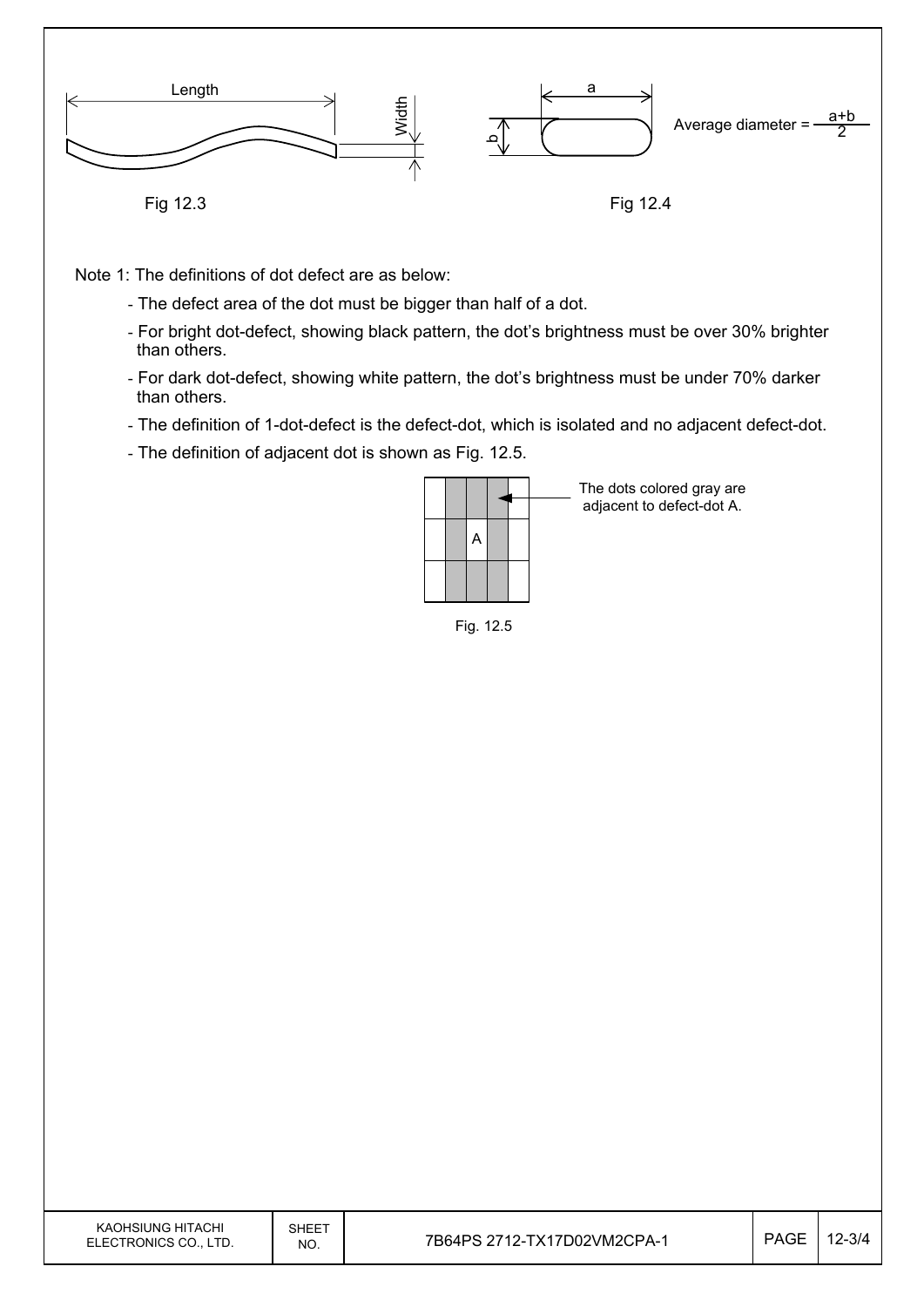## 12.3 TOUCH PANEL APPEARANCE SPECIFICATION

The specification as below is defined by the amount of unexpected material in different zones of touch panel.

| Item                     |                       |             | Criteria     |                 | Applied zone |  |
|--------------------------|-----------------------|-------------|--------------|-----------------|--------------|--|
|                          | Width (mm)            |             | Length (mm)  | Maximum number  |              |  |
| <b>Scratches</b>         | W > 0.1               |             | $L \geq 10$  | Not allowed     | A, B         |  |
|                          | $0.10 > W \ge 0.05$   |             | $L<$ 10      | 4 pcs max.      |              |  |
|                          | $0.05 \geq W$         |             | $L<$ 10      | Ignored         |              |  |
|                          |                       | Filamentous | (Line shape) |                 |              |  |
|                          | Width (mm)            |             | Length (mm)  | Maximum number  |              |  |
|                          | W > 0.10              |             |              | Dust (circular) | A, B         |  |
|                          | $0.10 \ge W > 0.05$   | 3< L        |              | Not allowed     |              |  |
| <b>Foreign Materials</b> | $0.05 \geq W$         |             | $L \leq 3$   | Ignored         |              |  |
|                          |                       |             |              |                 |              |  |
|                          | Average diameter (mm) |             |              | Maximum number  | A, B         |  |
|                          | D > 0.3               |             | Not allowed  |                 |              |  |
|                          | $0.3 \ge D > 0.2$     |             | 3 pcs max.   |                 | B            |  |
|                          | $D \leq 0.2$          |             | Ignored      |                 | A, B         |  |

The limitation of glass flaw occurred on touch panel is defined in the table as below.

| Item             | Specifications |                                                          |  |  |  |  |
|------------------|----------------|----------------------------------------------------------|--|--|--|--|
| Edge flaw        |                | $X \leq 5.0$ mm<br>$Y \leq 1.0$ mm<br>$Z \leq$ Thickness |  |  |  |  |
| Corner flaw      | Ζ              | $X \leq 3.0$ mm<br>$Y \leq 3.0$ mm<br>$Z \leq$ Thickness |  |  |  |  |
| Progressive flaw |                | Not allowed                                              |  |  |  |  |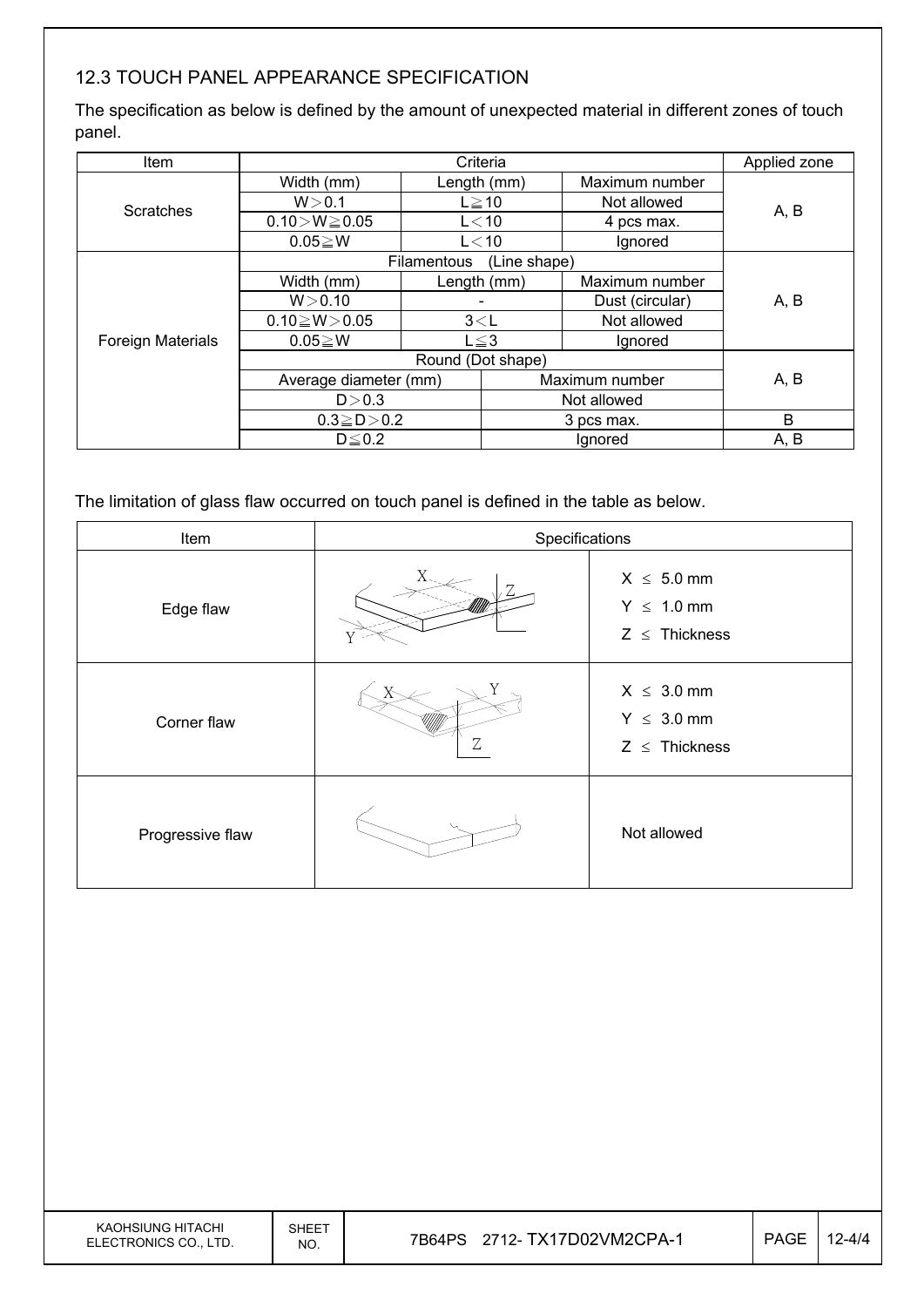# 13. PRECAUTIONS

## 13.1 PRECAUTIONS of TOUCH PANEL

- 1) Please refer to Fig. 13.1 for housing the display with touch panel into applications. The Fig. 13.1 shows some points as below:
- The cushion needs to be designed between housing and touch panel in order to avoid unexpected pressure to cause any wrong reactions, and the cushion should be located in the cushion area.
- The housing should not cover the active area of touch panel as the figure shown.



Fig. 13.1

- 13.2 PRECAUTIONS of ESD
- 1) Before handling the display, please ensure your body has been connected to ground to avoid any damages by ESD. Also, do not touch display's interface directly when assembling.
- 2) Please remove the protection film very slowly before turning on the display to avoid generating ESD.

### 13.3 PRECAUTIONS of HANDLING

- 1) In order to keep the appearance of display in good condition, please do not rub any surfaces of the displays by using sharp tools harder than 3H, especially touch panel, metal frame and polarizer.
- 2) Please do not stack the displays as this may damage the surface. In order to avoid any injuries, please avoid touching the edge of the glass or metal frame and wore gloves during handling.
- 3) Touching the polarizer or terminal pins with bare hand should be avoided to prevent staining and poor electrical contact.
- 4) Do not use any harmful chemicals such as acetone, toluene, and isopropyl alcohol to clean display's surfaces.
- 5) Please use soft cloth or absorbent cotton with ethanol to clean the display by gently wiping. Moreover, when wiping the display, please wipe it by horizontal or vertical direction instead of circling to prevent leaving scars on the display's surface, especially polarizer.
- 6) Please wipe any unknown liquids immediately such as saliva, water or dew on the display to avoid color fading or any permanent damages.
- 7) Maximum pressure to the surface of the display must be less than  $1.96 \times 10^4$  Pa. If the area of applied pressure is less than  $1 \text{ cm}^2$ , the maximum pressure must be less than 1.96N.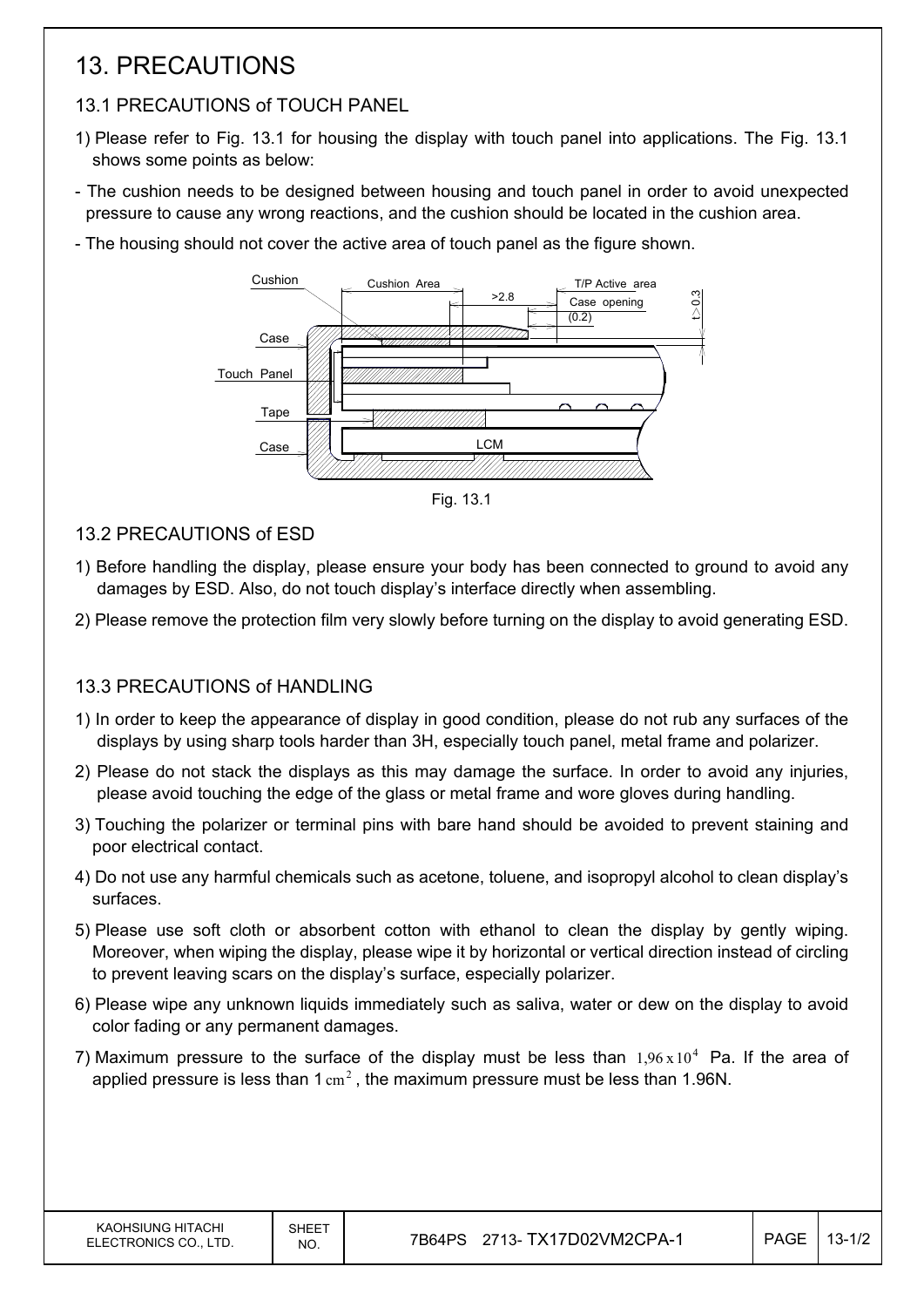### 13.4 PRECAUTIONS OF OPERATING

- 1) Please input signals and voltages to the displays according to the values defined in the section of electrical characteristics to obtain the best performance. Any voltages over than absolute maximum rating will cause permanent damages to this display. Also, any timing of the signals out of this specification would cause unexpected performance.
- 2) When the display is operating at significant low temperature, the response time will be slower than it at 25  $\mathrm{C}^{\circ}$ . In high temperature, the color will be slightly dark and blue compared to original pattern. However, these are temperature-related phenomenon of LCD and it will not cause permanent damages to the display when used within the operating temperature.
- 3) The use of screen saver or sleep mode is recommended when static images are likely for long periods of time. This is to avoid the possibility of image sticking.
- 4) Spike noise can cause malfunction of the circuit. The recommended limitation of spike noise is no bigger than  $\pm$  100 mV.

### 13.5 PRECAUTIONS of STORAGE

If the displays are going to be stored for years, please be aware the following notices.

- 1) Please store the displays in a dark room to avoid any damages from sunlight and other sources of UV light.
- 2) The recommended long term storage temperature is between 10  $\text{C}^{\circ}$  ~35  $\text{C}^{\circ}$  and 55%~75% humidity to avoid causing bubbles between polarizer and LCD glasses, and polarizer peeling from LCD glasses.
- 3) It would be better to keep the displays in the container, which is shipped from Hitachi, and do not unpack it.
- 4) Please do not stick any labels on the display surface for a long time, especially on the polarizer.